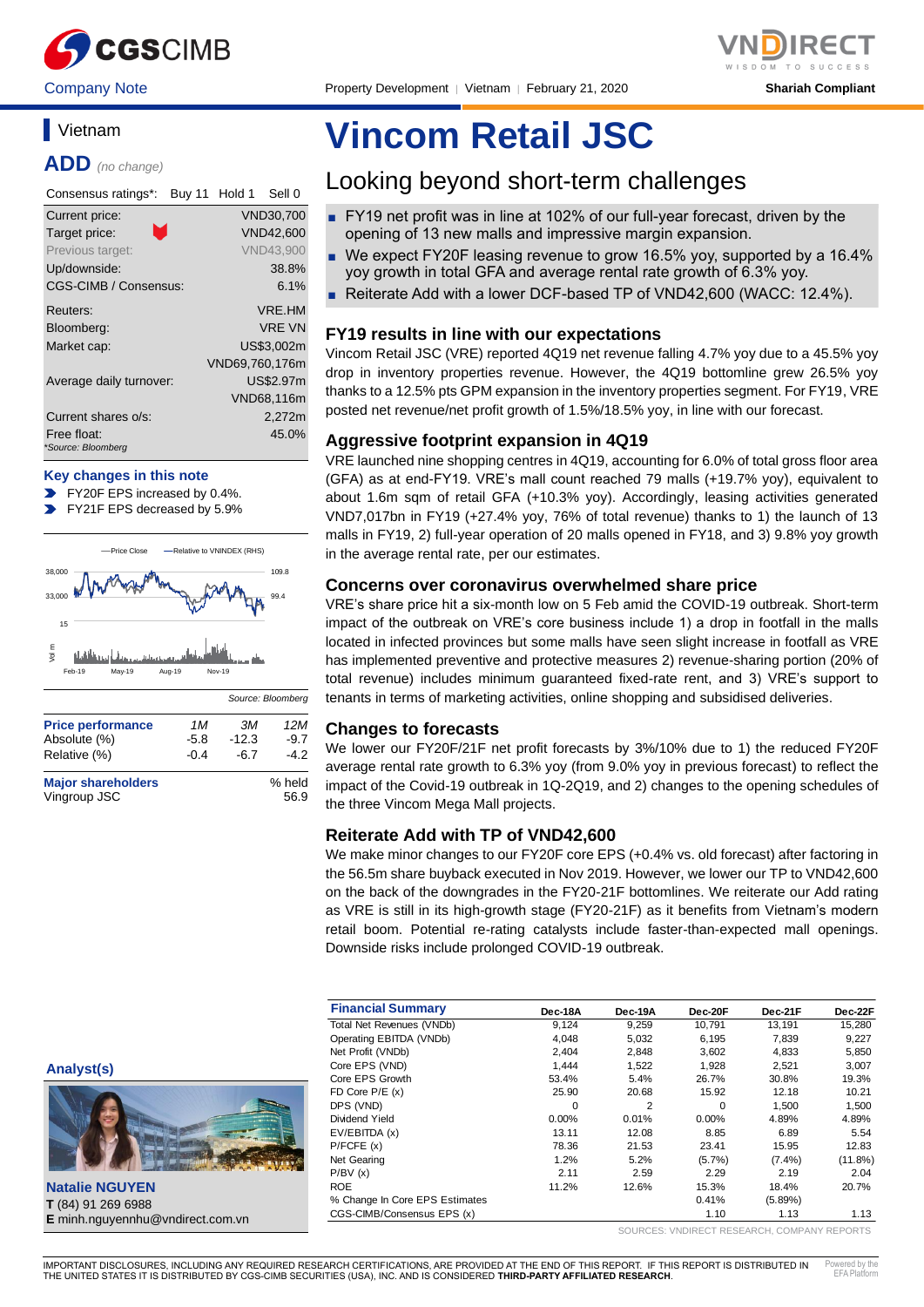



# Looking beyond short-term challenges

# **FY19 review: in line with our expecations**

## **Record number of projects launched in 4Q19**

VRE reported a 4Q19 net profit at VND2,784bn (-7.6% yoy), in line with our expectation. Leasing revenue surged 30.9% yoy to VND1,951bn, mainly driven by the launch of nine new malls during the quarter, including six Vincom Plazas and three Vincom+, and the stable operation of 20 malls opened in FY18. Meanwhile, sales of inventory property dropped 45.5% yoy to VND785bn due to the booking of larger sales of inventory properties in  $4Q18$  ( $\sim$  two times vs.  $4Q19$ ), with the delivery of apartments in Suoi Hoa (Bac Ninh). Blended gross margin expanded significantly to 50.1% (vs. 37.6% in 4Q18) as the margin from sales of inventory rose to 42.5% from 23.2% in 4Q18, reflecting the higher margin of shophouses vs. the high-rise units.

## **Leasing activities supported by continuous tenant mix upgrades and bolstered footfall**

VRE has sustained a well-diversified tenant portfolio of over 1,000 brands, with the participation of more foreign retailers including giant fashion retailer Uniqlo (Unlisted), restaurant chain Haidilao (6862:HK, Not rated) and health care and beauty chain Watsons (Unlisted). VRE also owns a firm base of other anchor tenants which expanded their GFA coverage in VRE's malls by 29% yoy in FY19. In addition, VRE introduced 10 major marketing campaigns in FY19 and boosted overall footfall/tenants' revenue by 30-70%/15-200% after the campaigns.



## **Limited impact from Vincommerce-Masan merger**

Recently, Vingroup (VIC VN, Not Rated), Vietnam's largest conglomerate, signed a memorandum of understanding (MOU) to merge Vincommerce (Unlisted), its retail subsidiary, with Masan Group Corporation (MSN VN, Not Rated), the country's leading FMCG producer, to form the country's largest consumer goods and retail company. The new company will inherit a retail network of about 2,600 VinMart (supermarkets) and VinMart+ (convenience stores) in 50 provinces, a large customer base, plus VinEco's 14 high-tech farms. VIC also closed all VinPro stores inside and outside of VRE retail malls malls as it exited consumer retail to focus on industrials and technology. We see minimal impact of the restructuring on VRE as 1) the impact of store closures is immaterial (three Vinmarts, which accounted for only 0.04% NLA and 0.02% of 2019 revenue), 2) VinMart and VRE will continue to be strategically aligned, with with the focus on expanding Vinmart's presence in VRE's malls, and 3) no significant and permanent impact from the closure of VinPro stores has been observed (making up 5.8% of NLA and 2.4% of 2019 revenue), while 35% of vacant spaces should be filled up by end-1Q and early 2Q with the rest in 3Q and 4QFY20F.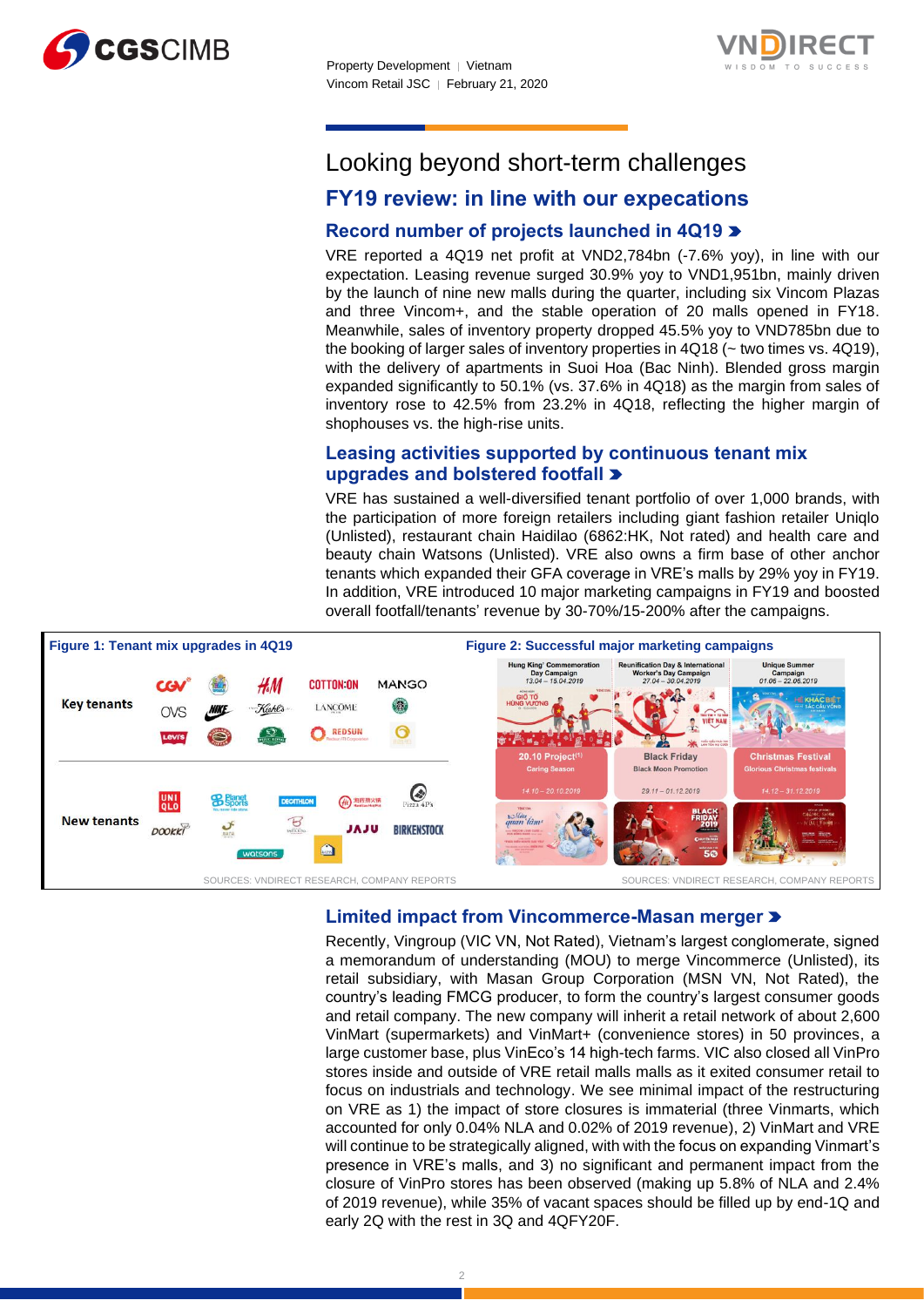



#### **Figure 3: Results comparison**

| FYE (VNDbn)                      | <b>4QFY18</b> | <b>4QFY19</b> |                       | <b>FY2018</b> | FY2019  |                           | <b>vs. FY19</b><br>forecast | <b>Comments</b>                                                                                            |
|----------------------------------|---------------|---------------|-----------------------|---------------|---------|---------------------------|-----------------------------|------------------------------------------------------------------------------------------------------------|
|                                  |               |               | % yoy                 |               |         | % yoy                     |                             |                                                                                                            |
| Net revenue                      | 3,012         | 2,784         | -7.6%                 | 9,124         | 9,259   | 1.5%                      | 100.2%                      |                                                                                                            |
| Leasing activities               | 1,491         | 1,951         | 30.9%                 | 5,506         | 7,017   | 27.4%                     | 97.4%                       | In line with our projection                                                                                |
| Sales of inventory<br>properties | 1,440         | 785           | $-45.5%$              | 3,433         | 2,027   | -41.0%                    | 105.5%                      |                                                                                                            |
| <b>Gross profit</b>              | 1,133         | 1,396         | 23.2%                 | 3,641         | 4,405   | 21.0%                     | 107.1%                      | Blended gross margin expanded significantly to 50.1%                                                       |
| Gross profit margin              | 37.6%         |               | $50.1\% + 12.5\%$ pts | 39.9%         |         | 47.6% +7.7% pts +3.1% pts |                             | (vs. 37.6% in 4Q18) thanks to the enhanced margin from sales of<br>inventory to 42.5% (vs. 23.2% in 4Q18). |
| Selling expenses                 | 268           | 341           | 27.1%                 | 819           | 995     | 21.5%                     | 68.5%                       |                                                                                                            |
| as % of revenue:                 | 8.5%          | 8.7%          | $+0.2\%$ pts          | 7.8%          |         | $8.5\% + 0.7\%$ pts       | -7.8% pts                   |                                                                                                            |
| G&A expenses                     | 93            | 114           | 22.3%                 | 227           | 346     | 52.0%                     | 73.4%                       |                                                                                                            |
| as % of revenue:                 | 3.0%          | 2.9%          | $-0.1\%$ pts          | 2.2%          | $3.0\%$ | $+0.8\%$ pts              | $-2.2\%$ pts                |                                                                                                            |
| Net profit                       | 696           | 880           | 26.5%                 | 2,404         | 2,849   | 18.5%                     |                             | 101.9% In line with our projection                                                                         |
| Net margin                       | 23.1%         | 31.6%         | $+8.5\%$ pts          | 26.4%         | 30.8%   | $+4.4\%$ pts $+0.6\%$ pts |                             |                                                                                                            |
|                                  |               |               |                       |               |         |                           |                             | SOURCES: VNDIRECT RESEARCH, COMPANY REPORTS                                                                |

# **FY20F: A year of big projects**

#### **Adjustments to project opening schedules**

According to VRE's management, the opening schedule of the three Vincom Mega Mall (VMM) projects would be later than our expectation. Particularly, VMM Ocean Park (GFA of 56,000 sq m) and VMM Smart City (GFA of 68,000 sq m) are expected to be launched at end-2Q20 or in 3Q20 (vs. our previous forecast of 1Q20), while VMM Grand Park (GFA of 48,000 sq m) at end-4Q20 (vs. our previous forecast of end-3Q20). In addition, the conversions of the two Vincom Plazas in Hai Phong and Da Nang to Vincom Centers are not likely to take place this year, as per our previous forecast. Thus, we reduce our forecast of FY20F's average GFA by 10.7% to reflect the changes in the timing of the launches by VRE.

## **Leasing revenue growth driven by Vincom Mega Mall projects and expansion demand of anchor tenants**

We expect VRE to register 16.5% leasing revenue growth in FY20F, supported by 1) the launches of three Vincom Mega Malls (adding a total of 172,000 sq m to the total GFA), 2) the opening of nine Vincom Plazas in 2Q20-4Q20, 3) secured occupancy of anchor tenants (number of stores rising 45% yoy and GFA coverage growing 34% yoy), and 4) the continuous tenant mix upgrades for shopping malls in big cities.

|                                    | growing 5476 yoy), and 4) the commutations tenant mix upgrades for shopping mails<br>in big cities. |               |                     |       |               |                       |        |                                                                                                                |  |  |  |  |  |
|------------------------------------|-----------------------------------------------------------------------------------------------------|---------------|---------------------|-------|---------------|-----------------------|--------|----------------------------------------------------------------------------------------------------------------|--|--|--|--|--|
| <b>Figure 4: Earnings revision</b> |                                                                                                     |               |                     |       |               |                       |        |                                                                                                                |  |  |  |  |  |
|                                    |                                                                                                     | 2020F         |                     | 2021F |               |                       | 2022F  | <b>Comments</b>                                                                                                |  |  |  |  |  |
|                                    | Old                                                                                                 | New           | $% \Delta$          | Old   | New           | $% \Delta$            |        |                                                                                                                |  |  |  |  |  |
| Net revenue                        |                                                                                                     | 11,246 10,791 | $-4.0%$             |       | 14,492 13,191 | $-9.0\%$              | 15,280 | We revise down our forecast for FY20-21F net revenue mainly due to 1) slower-than-expected launching of        |  |  |  |  |  |
| Leasing                            | 9,012                                                                                               | 8,335         | $-7.5%$             |       | 12,030 10,501 | $-12.7%$              | 12,333 | the 3 Vincom Mega Malls and 2) slower-than-expected conversion of Vincom Plazas to Vincom Centers.             |  |  |  |  |  |
| Sales of property                  | 2,114                                                                                               | 2,230         | 5.5%                |       | 2,325 2,453   | 5.5%                  | 2,698  |                                                                                                                |  |  |  |  |  |
| Net revenue growth                 | 21.7%                                                                                               | 16.5%         |                     |       | 28.9% 22.2%   |                       | 15.8%  |                                                                                                                |  |  |  |  |  |
| <b>Gross profit</b>                | 5,347                                                                                               | 5,396         | 0.9%                | 7,465 | 7,042         | $-5.7%$               |        | 8,404 We adjust upward our forecast for FY20-21F gross profit margin thanks to better margin from the sales of |  |  |  |  |  |
| Gross profit margin                | 47.5%                                                                                               |               | 50.0% +2.5% pts     |       |               | 51.5% 53.4% +1.9% pts | 55.0%  | inventory property                                                                                             |  |  |  |  |  |
| Selling expenses                   | 403                                                                                                 | 409           | 1.5%                | 478   | 472           | $-1.3%$               | 510    |                                                                                                                |  |  |  |  |  |
| as % of revenue:                   | 3.6%                                                                                                |               | $3.8\% +0.2\%$ pts  | 3.3%  |               | $3.6\% + 0.3\%$ pts   | 3.3%   |                                                                                                                |  |  |  |  |  |
| G&A expenses                       | 483                                                                                                 | 577           | 19.5%               | 568   | 662           | 16.5%                 | 734    |                                                                                                                |  |  |  |  |  |
| as % of revenue:                   | 4.3%                                                                                                |               | $5.3\% + 1.0\%$ pts | 3.9%  | 5.0%          | $+1.1\%$ pts          | 4.8%   |                                                                                                                |  |  |  |  |  |
| <b>Operating profit</b>            | 4,461                                                                                               | 4,410         | $-1.1%$             | 6,419 | 5,908         | $-8.0%$               | 7,160  |                                                                                                                |  |  |  |  |  |
| EBT                                | 3,538                                                                                               | 4,560         | 28.9%               | 6,806 | 6,119         | $-10.1%$              | 7,406  |                                                                                                                |  |  |  |  |  |
| Net profit                         | 3,729                                                                                               | 3,603         | $-3.4%$             | 5,377 | 4,834         | $-10.1%$              | 5,851  |                                                                                                                |  |  |  |  |  |
| Net margin                         | 33.2%                                                                                               |               | $33.4\% +0.2\%$ pts |       | 37.1% 36.6%   | $-0.5%$ pts           | 38.3%  |                                                                                                                |  |  |  |  |  |
|                                    |                                                                                                     |               |                     |       |               |                       |        | SOURCES: VNDIRECT RESEARCH, COMPANY REPORTS                                                                    |  |  |  |  |  |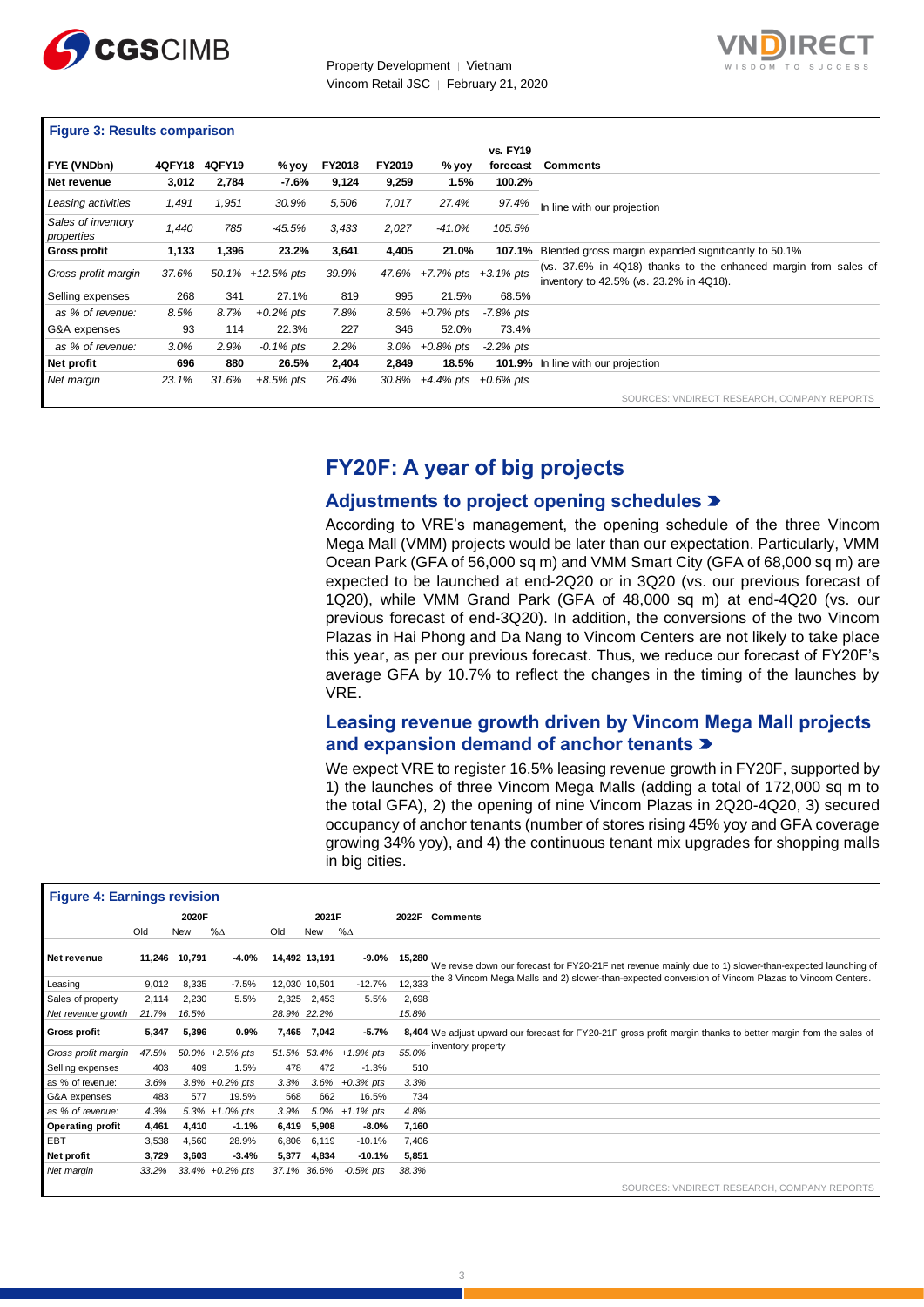



## **Valuation**

We make minor changes to our FY20F core EPS (+0.4% vs. old forecast) after factoring in the 2.4% share buyback executed in Nov 2019. However, we lower our TP to VND42,600 on the back of the downgrade in bottomline for FY20-21F but reiterate our Add rating as VRE is still on its high-growth stage (FY20-21F) to benefit from Vietnam's modern retail boom.

VRE's share price currently trades at 19.4x FY20F P/E, above regional retail real estate peers' average of 17.6x. We believe that VRE deserves to trade at a premium over peers such as SM Prime (FY20F P/E of 31.9x) or Central Pattana (FY20F P/E of 28.6x) thanks to its market leadership in Vietnam's fast-growing retail industry, compared to the developed retail platforms in the Philippines and Thailand. Potential re-rating catalysts include faster-than-expected mall openings. Downside risks include prolonged COVID-19 outbreak.

| <b>Figure 5: Discounted cash flows</b> |          |          |          |          |          |          |          |          |          |                                      |           |  |
|----------------------------------------|----------|----------|----------|----------|----------|----------|----------|----------|----------|--------------------------------------|-----------|--|
| (VNDbn)                                | 2020F    | 2021F    | 2022F    | 2023F    | 2024F    | 2025F    | 2026F    | 2027F    | 2028F    | 2029F                                | 2030F     |  |
| <b>EBIT</b>                            | 4.410    | 5,908    | 7.160    | 8,456    | 9,906    | 11.066   | 13,261   | 14.723   | 16.003   | 17.308                               | 18,505    |  |
| Tax                                    | $-958$   | $-1,285$ | $-1,555$ | $-1.843$ | $-2.172$ | $-2.442$ | $-2,930$ | $-3,262$ | $-3,553$ | $-3,851$                             | $-4, 145$ |  |
| Depreciation                           | 1,775    | 1,921    | 2.054    | 2.202    | 2,356    | 2,534    | 2,706    | 2,899    | 3,101    | 3,321                                | 3,374     |  |
| Capex                                  | $-2,308$ | $-2.626$ | $-2.810$ | $-2.984$ | $-3,191$ | $-3,349$ | $-3.454$ | $-3,888$ | $-4.078$ | $-4.743$                             | $-5,258$  |  |
| Change in work capital                 | 1,414    | 573      | 328      | 421      | 1.071    | 660      | 395      | 740      | 661      | 985                                  | 1.052     |  |
| <b>Free Cash Flows</b>                 | 4.343    | 4,501    | 5,190    | 6,262    | 7,982    | 8,889    | 9,993    | 11.229   | 12.152   | 13.040                               | 13,550    |  |
|                                        |          |          |          |          |          |          |          |          |          | SOURCES: VNDIRECT RESEARCH ESTIMATES |           |  |

| <b>Figure 6: Assumptions</b>                          |       | <b>Figure 7: DCF Valuation</b>     |                                      |                  |
|-------------------------------------------------------|-------|------------------------------------|--------------------------------------|------------------|
|                                                       |       | <b>DCF Method</b>                  | Amount                               | Unit             |
| <b>Cost of Capital</b>                                |       | PV of Free Cash Flows              | 43,079                               | VNDbn            |
| Beta                                                  | 1.00  | PV of Terminal Value (4.0% growth) | 54,404                               | VNDbn            |
| <b>Market Risk Premium</b>                            | 10.1% | Enterprise value                   | 97,483                               | VNDbn            |
|                                                       |       | 14.1% Cash and cash equivalents    | 2,177                                | VNDbn            |
| Cost of Equity                                        | 7.0%  | Total debts                        | (2,785)                              | VNDbn            |
| Cost of Debt                                          |       | 12.4% Equity Value                 | 96,875                               | VNDbn            |
| <b>WACC</b>                                           |       | <b>Shares</b>                      | 2.272                                | million          |
|                                                       |       | Price per share                    | 42,600                               | <b>VND/share</b> |
| SOURCES: VNDIRECT RESEARCH ESTIMATES, COMPANY REPORTS |       |                                    | SOURCES: VNDIRECT RESEARCH ESTIMATES |                  |

|                                     |                  |                   | Share<br>Price | Target<br>Price | <b>Market</b>    |            | P/E(x)      |      | 3-year<br><b>EPS</b> |     | P/BV(x) |                                                 |       | <b>ROE (%)</b> |       |       | <b>ROA</b> (%) |              |
|-------------------------------------|------------------|-------------------|----------------|-----------------|------------------|------------|-------------|------|----------------------|-----|---------|-------------------------------------------------|-------|----------------|-------|-------|----------------|--------------|
|                                     | Bloombera        |                   | (local         |                 | (local Cap (US\$ |            |             |      | <b>CAGR</b>          |     |         |                                                 |       |                |       |       |                |              |
| Company                             | <b>Ticker</b>    | Recom.            | curr)          | curr)           | m)               | <b>TTM</b> | FY20F FY21F |      | (%)                  | TTM | FY20F   | FY21F                                           | TTM   | FY20F          | FY21F | TTM   | FY20F          | <b>FY21F</b> |
| Retail real estate companies        |                  |                   |                |                 |                  |            |             |      |                      |     |         |                                                 |       |                |       |       |                |              |
| Vincom Retail JSC                   | <b>VRE VN</b>    | ADD               | 30,700         | 42.600          | 3.002            | 24.5       | 19.4        | 14.4 | 26.1%                | 2.3 | 2.3     | 2.2                                             | 10.3% | 16.0%          | 19.1% | 7.6%  | 11.6%          | 13.6%        |
| <b>SM Prime Holdings</b>            |                  | SMPH PM NOT RATED | 41.30          | <b>NA</b>       | 23.449           | 32.8       | 31.9        | 28.6 | 5.5%                 | 3.8 | 3.9     | 3.5                                             | 13.0% | 12.9%          | 13.1% | 5.8%  | 6.0%           | $6.7\%$      |
| Central Pattana PCL                 | <b>CPN TB</b>    | ADD               | 59.50          | 73.25           | 8.449            | 22.7       | 21.1        | 18.9 | 9.6%                 | 5.1 | 3.4     | 3.0                                             | 16.1% | 16.8%          | 16.9% | 6.5%  | 7.7%           | 7.8%         |
| Pakuwon Jati                        | PWON IJ          | ADD               | 575.0          | 700.0           | 2.005            | 9.5        | 12.4        | 10.4 | 3.1%                 | 2.4 | 1.8     | .5                                              | 22.2% | 15.1%          | 15.9% | 11.6% | 9.8%           | 10.3%        |
| Robinson PCL                        | <b>ROBINS TB</b> | <b>HOLD</b>       | 19.50          | 57.25           | 685              | 8.1        | 8.5         | 7.8  | 8.2%                 | 3.9 | 1.4     | 1.2                                             | 15.1% | 16.6%          | 16.6% | 9.8%  | 11.5%          | 11.6%        |
| Platinum Group PCL                  | PLAT TB          | <b>REDUCE</b>     | 3.78           | 5.50            | 335              | 14.5       | 14.1        | 11.3 | 6.7%                 | 2.3 | 1.2     |                                                 | 8.3%  | 8.3%           | 10.1% | 6.5%  | 6.2%           | 7.4%         |
| Average - Retail real estate peeres |                  |                   |                |                 | 6,985            | 17.5       | 17.6        | 15.4 | 6.6%                 | 3.5 | 2.3     | 2.1                                             | 14.9% | 13.9%          | 14.5% | 8.0%  | 8.2%           | 8.8%         |
|                                     |                  |                   |                |                 |                  |            |             |      |                      |     |         | SOURCES: VNDIRECT RESEARCH, BLOOMBERG, DATABASE |       |                |       |       |                |              |

\*DATA AS AT 21 FEB 2020, ALL ESTIMTATES FOR NON-RATED (NR) STOCKS ARE BASED ON BLOOMBERG CONSENSUS ESTIMATES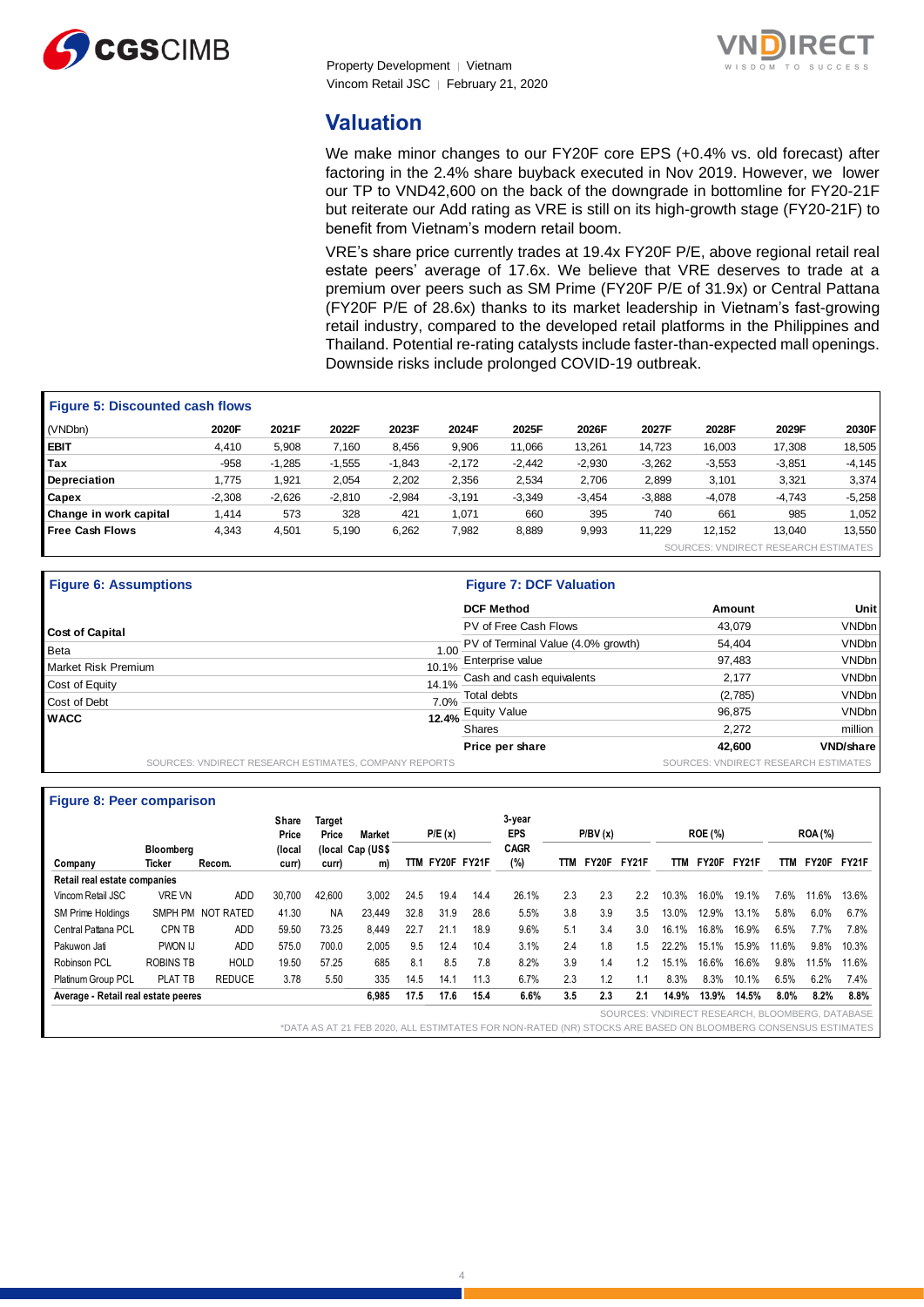



## **BY THE NUMBERS**



#### **Profit & Loss**

| (VNDb)                                    | Dec-18A  | Dec-19A  | Dec-20F     | Dec-21F     | Dec-22F  |
|-------------------------------------------|----------|----------|-------------|-------------|----------|
| <b>Total Net Revenues</b>                 | 9,124    | 9,259    | 10,791      | 13,191      | 15,280   |
| <b>Gross Profit</b>                       | 3,641    | 4,405    | 5,396       | 7,042       | 8,404    |
| <b>Operating EBITDA</b>                   | 4,048    | 5,032    | 6,195       | 7,839       | 9,227    |
| Depreciation And Amortisation             | (1, 157) | (1, 447) | (1,785)     | (1,931)     | (2,067)  |
| <b>Operating EBIT</b>                     | 2,891    | 3,585    | 4,410       | 5,908       | 7,160    |
| Financial Income/(Expense)                | 102      | (37)     | 115         | 168         | 196      |
| Pretax Income/(Loss) from Assoc.          | $\Omega$ | $\Omega$ | $\Omega$    | $\Omega$    | $\Omega$ |
| Non-Operating Income/(Expense)            | 60       | 30       | 36          | 44          | 50       |
| Profit Before Tax (pre-El)                | 3,876    | 4,398    | 5,546       | 7,253       | 8,650    |
| <b>Exceptional Items</b>                  |          |          |             |             |          |
| Pre-tax Profit                            | 3,053    | 3,578    | 4,560       | 6,119       | 7,406    |
| <b>Taxation</b>                           | (640)    | (729)    | (958)       | (1, 285)    | (1, 555) |
| Exceptional Income - post-tax             |          |          |             |             |          |
| <b>Profit After Tax</b>                   | 2,413    | 2,849    | 3,603       | 4,834       | 5,851    |
| Minority Interests                        | (9)      | (0)      | (1)         | (1)         | (1)      |
| Pref. & Special Div                       | $\Omega$ | 0        | $\mathbf 0$ | $\mathbf 0$ | $\Omega$ |
| FX Gain/(Loss) - post tax                 |          |          |             |             |          |
| Other Adjustments - post-tax              |          |          |             |             |          |
| <b>Net Profit</b>                         | 2,404    | 2,848    | 3,602       | 4,833       | 5,850    |
| <b>Recurring Net Profit</b>               | 3,055    | 3,501    | 4,381       | 5,729       | 6,833    |
| <b>Fully Diluted Recurring Net Profit</b> | 3,055    | 3,501    | 4,381       | 5,729       | 6,833    |

| <b>Cash Flow</b>                   |          |          |          |          |          |
|------------------------------------|----------|----------|----------|----------|----------|
| (VNDb)                             | Dec-18A  | Dec-19A  | Dec-20F  | Dec-21F  | Dec-22F  |
| <b>EBITDA</b>                      | 4,048    | 5.032    | 6.195    | 7.839    | 9,227    |
| Cash Flow from Invt. & Assoc.      | $\Omega$ | $\Omega$ | $\Omega$ | $\Omega$ | O        |
| Change In Working Capital          | 294      | (588)    | 1.414    | 573      | 328      |
| Straight Line Adjustment           |          |          |          |          |          |
| (Incr)/Decr in Total Provisions    |          |          |          |          |          |
| Other Non-Cash (Income)/Expense    | 60       | 30       | 36       | 44       | 50       |
| <b>Other Operating Cashflow</b>    | 151      | 58       | 66       | (311)    | 83       |
| Net Interest (Paid)/Received       | (417)    | (303)    | (194)    | (209)    | (241)    |
| <b>Tax Paid</b>                    | (561)    | (663)    | (958)    | (1, 285) | (1, 555) |
| <b>Cashflow From Operations</b>    | 3.574    | 3.567    | 6.560    | 6.650    | 7,891    |
| Capex                              | (2,578)  | (3,942)  | (2,308)  | (2,626)  | (2, 810) |
| Disposals Of FAs/subsidiaries      | 585      | 1,611    | 14       | 16       | 18       |
| Disposals of Investment Properties |          |          |          |          |          |
| Acq. Of Subsidiaries/investments   | (2)      | $\Omega$ | $\Omega$ | $\Omega$ | 0        |
| <b>Other Investing Cashflow</b>    | 2.631    | 2,127    | (1, 289) | (140)    | (107)    |
| Cash Flow From Investing           | 636      | (205)    | (3,583)  | (2,750)  | (2,899)  |
| Debt Raised/(repaid)               | (3,200)  | $\Omega$ | 3        | 473      | 446      |
| Proceeds From Issue Of Shares      | $\Omega$ | $\Omega$ | $\Omega$ | $\Omega$ | O        |
| Shares Repurchased                 | 0        | (1, 954) | 0        | $\Omega$ | 0        |
| Dividends Paid                     | $\Omega$ | (2, 451) | 0        | (3, 493) | (3, 493) |
| <b>Preferred Dividends</b>         |          |          |          |          |          |
| <b>Other Financing Cashflow</b>    | $\Omega$ | $\Omega$ | 149      | 208      | 201      |
| Cash Flow From Financing           | (3, 200) | (4, 405) | 153      | (2, 812) | (2, 846) |

SOURCES: VNDIRECT RESEARCH, COMPANY REPORTS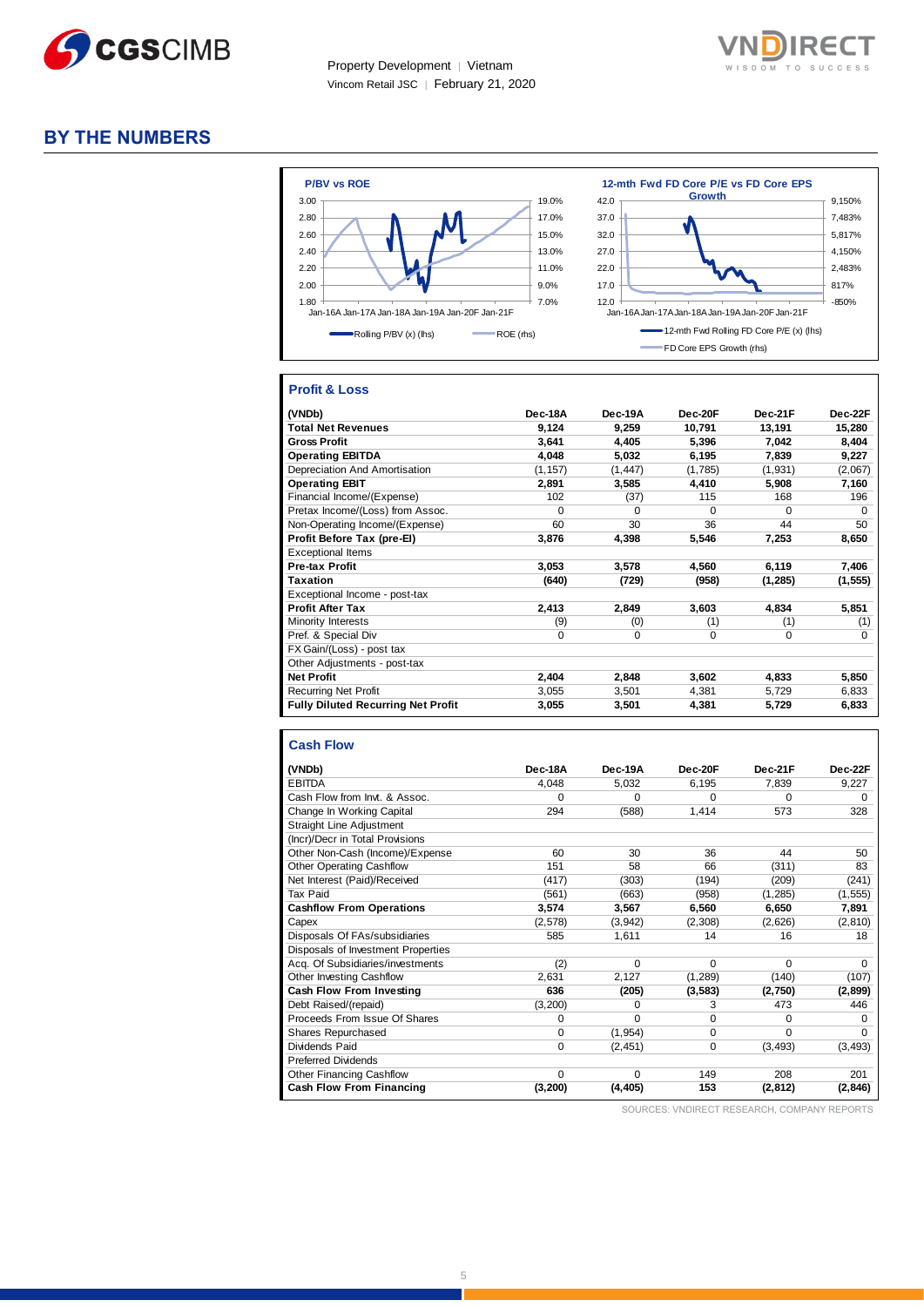



## **BY THE NUMBERS… cont'd**

| <b>Balance Sheet</b>                       |                |          |          |         |         |
|--------------------------------------------|----------------|----------|----------|---------|---------|
| (VNDb)                                     | <b>Dec-18A</b> | Dec-19A  | Dec-20F  | Dec-21F | Dec-22F |
| <b>Total Cash And Equivalents</b>          | 2.431          | 1.388    | 4.518    | 5.606   | 7,752   |
| Properties Under Development               |                |          |          |         |         |
| <b>Total Debtors</b>                       | 1.048          | 724      | 659      | 694     | 799     |
| Inventories                                | 902            | 986      | 1,084    | 1.192   | 1,311   |
| <b>Total Other Current Assets</b>          | 2.742          | 1.270    | 1.722    | 2.105   | 2.439   |
| <b>Total Current Assets</b>                | 7,123          | 4.368    | 7.983    | 9.597   | 12,301  |
| <b>Fixed Assets</b>                        | 282            | 450      | 418      | 394     | 380     |
| <b>Total Investments</b>                   | 28.261         | 28.764   | 29.435   | 30.330  | 31.241  |
| <b>Intangible Assets</b>                   | 505            | 430      | 439      | 434     | 436     |
| <b>Total Other Non-Current Assets</b>      | 2.512          | 1.810    | 3.254    | 3.560   | 3.910   |
| <b>Total Non-current Assets</b>            | 31,561         | 31,454   | 33,546   | 34,719  | 35,968  |
| Short-term Debt                            | 18             | 19       | 108      | 132     | 153     |
| Current Portion of Long-Term Debt          |                |          |          |         |         |
| <b>Total Creditors</b>                     | 6.218          | 4.721    | 6.669    | 7.430   | 8.374   |
| <b>Other Current Liabilities</b>           | 24             | 27       | 30       | 34      | 38      |
| <b>Total Current Liabilities</b>           | 6.260          | 4.768    | 6.807    | 7.595   | 8,564   |
| <b>Total Long-term Debt</b>                | 2.762          | 2.765    | 2.680    | 3.129   | 3.555   |
| Hybrid Debt - Debt Component               |                |          |          |         |         |
| <b>Total Other Non-Current Liabilities</b> | 1.152          | 1.340    | 1.489    | 1.697   | 1.898   |
| <b>Total Non-current Liabilities</b>       | 3.915          | 4.105    | 4.169    | 4.826   | 5,452   |
| <b>Total Provisions</b>                    | O              | $\Omega$ | $\Omega$ | U       | 0       |
| <b>Total Liabilities</b>                   | 10.174         | 8,872    | 10.976   | 12.422  | 14.017  |
| <b>Shareholders' Equity</b>                | 28.468         | 26.916   | 30.518   | 31.858  | 34,215  |
| Minority Interests                         | 42             | 34       | 35       | 36      | 37      |
| <b>Total Equity</b>                        | 28,509         | 26,950   | 30,553   | 31,894  | 34,252  |

#### **Key Ratios**

|                                  | Dec-18A | Dec-19A | Dec-20F   | Dec-21F | Dec-22F |
|----------------------------------|---------|---------|-----------|---------|---------|
| Revenue Growth                   | 65.3%   | 1.5%    | 16.5%     | 22.2%   | 15.8%   |
| Operating EBITDA Growth          | 28.4%   | 22.0%   | 22.7%     | 25.0%   | 16.7%   |
| Operating EBITDA Margin          | 52.6%   | 63.2%   | 66.5%     | 68.0%   | 68.5%   |
| Net Cash Per Share (VND)         | (178)   | (615)   | 761       | 1.032   | 1.780   |
| BVPS (VND)                       | 14.535  | 11.845  | 13.430    | 14.020  | 15.057  |
| <b>Gross Interest Cover</b>      | 8.90    | 14.56   | 27.85     | 33.64   | 34.86   |
| <b>Effective Tax Rate</b>        | N/A     | N/A     | N/A       | N/A     | N/A     |
| Net Dividend Payout Ratio        | NA      | 66.8%   | <b>NA</b> | 58.5%   | 49.2%   |
| <b>Accounts Receivables Days</b> | 20.25   | 17.28   | 15.93     | 15.59   | 15.98   |
| <b>Inventory Days</b>            | 90.48   | 70.96   | 70.21     | 67.55   | 66.44   |
| <b>Accounts Payables Days</b>    | 149.4   | 206.0   | 179.5     | 205.6   | 207.4   |
| <b>ROIC (%)</b>                  | 32%     | 201%    | 468%      | 642%    | 734%    |
| ROCE (%)                         | 13.4%   | 15.3%   | 18.1%     | 21.7%   | 24.2%   |
| Return On Average Assets         | 8.2%    | 9.9%    | 11.6%     | 13.6%   | 15.0%   |

## **Key Drivers**

| Dec-18A | Dec-19A | Dec-20F | Dec-21F | Dec-22F |
|---------|---------|---------|---------|---------|
| N/A     | N/A     | N/A     | N/A     | N/A     |
| N/A     | N/A     | N/A     | N/A     | N/A     |
| N/A     | N/A     | N/A     | N/A     | N/A     |
| N/A     | N/A     | N/A     | N/A     | N/A     |
| 39.9%   | 47.6%   | 50.0%   | 53.4%   | 55.0%   |
| N/A     | N/A     | N/A     | N/A     | N/A     |
| N/A     | N/A     | N/A     | N/A     | N/A     |
| N/A     | N/A     | N/A     | N/A     | N/A     |
| N/A     | N/A     | N/A     | N/A     | N/A     |
| N/A     | N/A     | N/A     | N/A     | N/A     |
| N/A     | N/A     | N/A     | N/A     | N/A     |
|         |         |         |         |         |

SOURCES: VNDIRECT RESEARCH, COMPANY REPORTS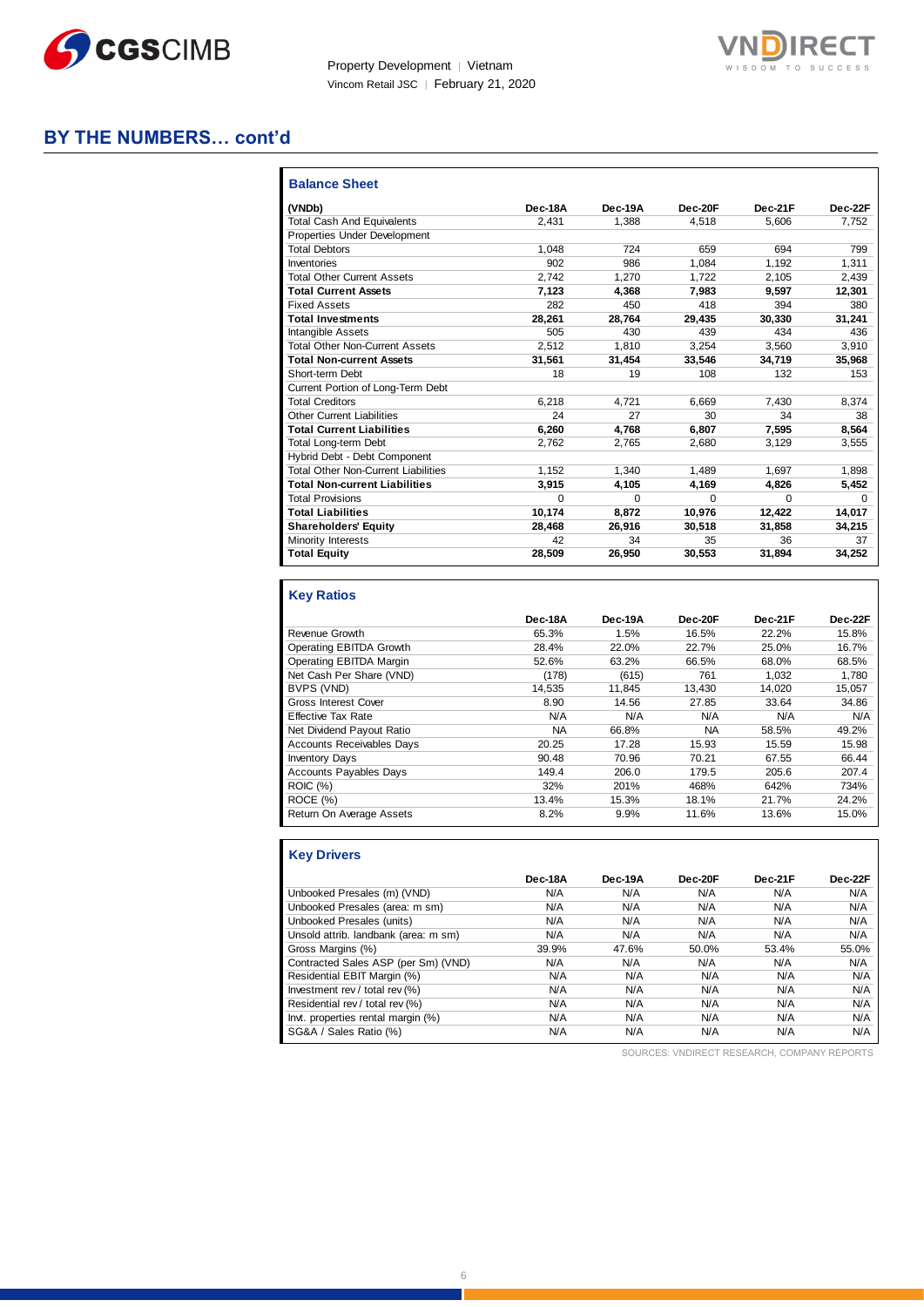



#### **DISCLAIMER**

The content of this report (including the views and opinions expressed therein, and the information comprised therein) has been prepared by and belongs to VNDIRECT Securities Corporation, and is distributed by CGS-CIMB pursuant to an arrangement between VNDIRECT Securities Corporation and CGS-CIMB. VNDIRECT Securities Corporation is not an affiliate of CGS-CIMB.

This report is not directed to, or intended for distribution to or use by, any person or entity who is a citizen or resident of or located in any locality, state, country or other jurisdiction where such distribution, publication, availability or use would be contrary to law or regulation.

By accepting this report, the recipient hereof represents and warrants that he is entitled to receive such report in accordance with the restrictions set forth below and agrees to be bound by the limitations contained herein (including the "Restrictions on Distributions" set out below). Any failure to comply with these limitations may constitute a violation of law. This publication is being supplied to you strictly on the basis that it will remain confidential. No part of this report may be (i) copied, photocopied, duplicated, stored or reproduced in any form by any means or (ii) redistributed or passed on, directly or indirectly, to any other person in whole or in part, for any purpose without the prior written consent of CGS-CIMB.

The information contained in this research report is prepared from data believed to be correct and reliable at the time of issue of this report.

VNDIRECT Securities Corporation may or may not issue regular reports on the subject matter of this report at any frequency and may cease to do so or change the periodicity of reports at any time. Neither VNDIRECT Securities Corporation nor CGS-CIMB is under any obligation to update this report in the event of a material change to the information contained in this report. Neither VNDIRECT Securities Corporation nor CGS-CIMB has any and will accept any, obligation to (i) check or ensure that the contents of this report remain current, reliable or relevant, (ii) ensure that the content of this report constitutes all the information a prospective investor may require, (iii) ensure the adequacy, accuracy, completeness, reliability or fairness of any views, opinions and information, and accordingly, VNDIRECT Securities Corporation, CGS-CIMB and their respective affiliates and related persons including China Galaxy International Financial Holdings Limited ("CGIFHL") and CIMB Group Sdn. Bhd. ("CIMBG") and their respective related corporations (and their respective directors, associates, connected persons and/or employees) shall not be liable in any manner whatsoever for any consequences (including but not limited to any direct, indirect or consequential losses, loss of profits and damages) of any reliance thereon or usage thereof. In particular, VNDIRECT Securities Corporation and CGS-CIMB disclaim all responsibility and liability for the views and opinions set out in this report.

Unless otherwise specified, this report is based upon reasonable sources. Such sources will, unless otherwise specified, for market data, be market data and prices available from the main stock exchange or market where the relevant security is listed, or, where appropriate, any other market. Information on the accounts and business of company(ies) will generally be based on published statements of the company(ies), information disseminated by regulatory information services, other publicly available information and information resulting from our research. Whilst every effort is made to ensure that statements of facts made in this report are accurate, all estimates, projections, forecasts, expressions of opinion and other subjective judgments contained in this report are based on assumptions considered to be reasonable as of the date of the document in which they are contained and must not be construed as a representation that the matters referred to therein will occur. Past performance is not a reliable indicator of future performance. The value of investments may go down as well as up and those investing may, depending on the investments in question, lose more than the initial investment. No report shall constitute an offer or an invitation by or on behalf of CGS-CIMB or VNDIRECT Securities Corporation, or their respective affiliates (including CGIFHL, CIMBG and their respective related corporations) to any person to buy or sell any investments.

CGS-CIMB and/or VNDIRECT Securities Corporation and/or their respective affiliates and related corporations (including CGIFHL, CIMBG and their respective related corporations), their respective directors, associates, connected parties and/or employees may own or have positions in securities of the company(ies) covered in this research report or any securities related thereto and may from time to time add to or dispose of, or may be materially interested in, any such securities. Further, CGS-CIMB and/or VNDIRECT Securities Corporation, and/or their respective affiliates and their respective related corporations (including CGIFHL, CIMBG and their respective related corporations) do and seek to do business with the company(ies) covered in this research report and may from time to time act as market maker or have assumed an underwriting commitment in securities of such company(ies), may sell them to or buy them from customers on a principal basis and may also perform or seek to perform significant investment banking, advisory, underwriting or placement services for or relating to such company(ies) as well as solicit such investment, advisory or other services from any entity mentioned in this report.

CGS-CIMBand/or VNDIRECT Securities Corporation and/or their respective affiliates (including CGIFHL, CIMBG and their respective related corporations) may enter into an agreement with the company(ies) covered in this report relating to the production of research reports. CGS-CIMB and/or VNDIRECT Securities Corporation may disclose the contents of this report to the company(ies) covered by it and may have amended the contents of this report following such disclosure.

The analyst responsible for the production of this report hereby certifies that the views expressed herein accurately and exclusively reflect his or her personal views and opinions about any and all of the issuers or securities analysed in this report and were prepared independently and autonomously. No part of the compensation of the analyst(s) was, is, or will be directly or indirectly related to the inclusion of specific recommendations(s) or view(s) in this report. The analyst(s) who prepared this research report is prohibited from receiving any compensation, incentive or bonus based on specific investment banking transactions or for providing a specific recommendation for, or view of, a particular company. Information barriers and other arrangements may be established where necessary to prevent conflicts of interests arising. However, the analyst(s) may receive compensation that is based on his/their coverage of company(ies) in the performance of his/their duties or the performance of his/their recommendations and the research personnel involved in the preparation of this report may also participate in the solicitation of the businesses as described above. In reviewing this research report, an investor should be aware that any or all of the foregoing, among other things, may give rise to real or potential conflicts of interest. Additional information is, subject to the duties of confidentiality, available on request.

The term "VNDIRECT Securities Corporation" shall, unless the context otherwise requires, mean VNDIRECT Securities Corporation and its affiliates, subsidiaries and related companies. The term "CGS-CIMB" shall denote, where appropriate, the relevant entity distributing or disseminating the report in the particular jurisdiction referenced below, or, in every other case except as otherwise stated herein, CGS-CIMB Securities International Pte. Ltd. and its affiliates, subsidiaries and related corporations.

7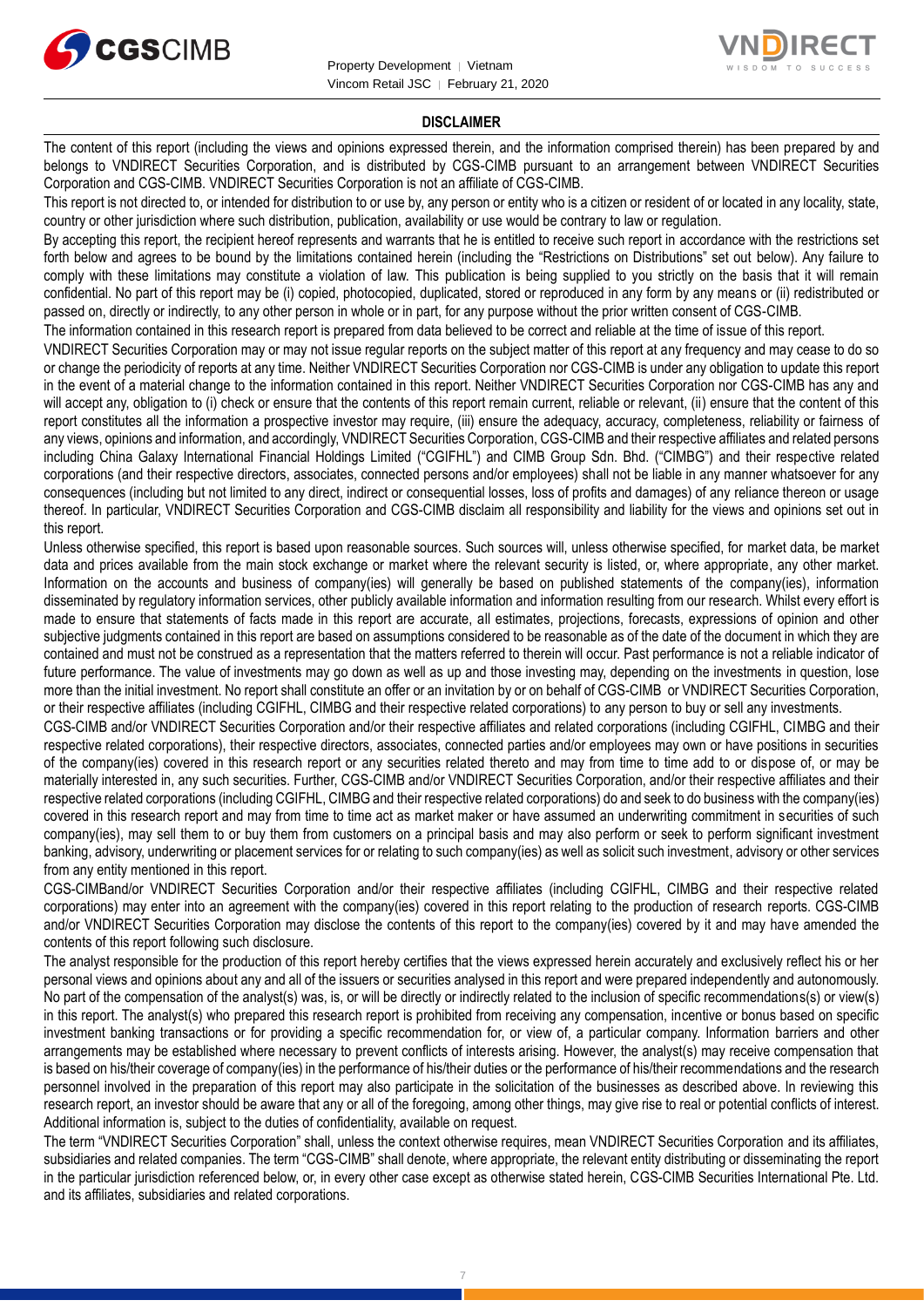



| <b>CGS-CIMB</b> |                                                                                   |                                                                 |
|-----------------|-----------------------------------------------------------------------------------|-----------------------------------------------------------------|
| Country         | <b>CGS-CIMB Entity</b>                                                            | <b>Regulated by</b>                                             |
| Hong Kong       | CGS-CIMB Securities (Hong Kong) Limited                                           | Securities and Futures Commission Hong Kong                     |
| India           | CGS-CIMB Securities (India) Private Limited                                       | Securities and Exchange Board of India (SEBI)                   |
| Indonesia       | PT CGS-CIMB Sekuritas Indonesia                                                   | Financial Services Authority of Indonesia                       |
| Malaysia        | CGS-CIMB Securities Sdn. Bhd. (formerly known<br>as Jupiter Securities Sdn. Bhd.) | Securities Commission Malaysia                                  |
| Singapore       | CGS-CIMB Research Pte. Ltd.                                                       | Monetary Authority of Singapore                                 |
| South Korea     | CGS-CIMB Securities (Hong Kong) Limited,<br>Korea Branch                          | Financial Services Commission and Financial Supervisory Service |
| Thailand        | CGS-CIMB Securities (Thailand) Co. Ltd.                                           | Securities and Exchange Commission Thailand                     |

(i) As of January 31, 2020 VNDIRECT Securities Corporation has a proprietary position in the securities (which may include but not limited to shares, warrants, call warrants and/or any other derivatives) in the following company or companies covered or recommended in this report: (a) -

(ii) As of February 21, 2020, the analyst(s) who prepared this report, and the associate(s), has / have an interest in the securities (which may include but not limited to shares, warrants, call warrants and/or any other derivatives) in the following company or companies covered or recommended in this report:

(a) -

This report does not purport to contain all the information that a prospective investor may require. CGS-CIMB, VNDIRECT Securities Corporation and their respective affiliates (including CGIFHL, CIMBG and their related corporations) do not make any guarantee, representation or warranty, express or implied, as to the adequacy, accuracy, completeness, reliability or fairness of any such information and opinion contained in this report. None of CGS-CIMB, VNDIRECT Securities Corporation and their respective affiliates and related persons (including CGIFHL, CIMBG and their related corporations) shall be liable in any manner whatsoever for any consequences (including but not limited to any direct, indirect or consequential losses, loss of profits and damages) of any reliance thereon or usage thereof.

This report is general in nature and has been prepared for information purposes only. It is intended for circulation amongst CGS-CIMB's and its affiliates' (including CGIFHL's, CIMBG's and their respective related corporations') clients generally and does not have regard to the specific investment objectives, financial situation and the particular needs of any specific person who may receive this report. The information and opinions in this report are not and should not be construed or considered as an offer, recommendation or solicitation to buy or sell the subject securities, related investments or other financial instruments or any derivative instrument, or any rights pertaining thereto.

Investors are advised to make their own independent evaluation of the information contained in this research report, consider their own individual investment objectives, financial situation and particular needs and consult their own professional and financial advisers as to the legal, business, financial, tax and other aspects before participating in any transaction in respect of the securities of company(ies) covered in this research report. The securities of such company(ies) may not be eligible for sale in all jurisdictions or to all categories of investors.

Restrictions on Distributions

**Australia:** Despite anything in this report to the contrary, this research is issued by VNDIRECT Securities Corporation and provided in Australia by CGS-CIMB Securities (Singapore) Pte. Ltd. and CGS-CIMB Securities (Hong Kong) Limited. This research is only available in Australia to persons who are "wholesale clients" (within the meaning of the Corporations Act 2001 (Cth) and is supplied solely for the use of such wholesale clients and shall not be distributed or passed on to any other person. You represent and warrant that if you are in Australia, you are a "wholesale client". This research is of a general nature only and has been prepared without taking into account the objectives, financial situation or needs of the individual recipient. CGS-CIMB Securities (Singapore) Pte. Ltd. and CGS-CIMB Securities (Hong Kong) Limited do not hold, and are not required to hold an Australian financial services license. CGS-CIMB Securities (Singapore) Pte. Ltd. and CGS-CIMB Securities (Hong Kong) Limited rely on "passporting" exemptions for entities appropriately licensed by the Monetary Authority of Singapore (under ASIC Class Order 03/1102) and the Securities and Futures Commission in Hong Kong (under ASIC Class Order 03/1103).

**Canada:** This research report has not been prepared in accordance with the disclosure requirements of Dealer Member Rule 3400 – Research Restrictions and Disclosure Requirements of the Investment Industry Regulatory Organization of Canada. For any research report distributed by CIBC, further disclosures related to CIBC conflicts of interest can be found at https://researchcentral.cibcwm.com.

**China:** For the purpose of this report, the People's Republic of China ("PRC") does not include the Hong Kong Special Administrative Region, the Macau Special Administrative Region or Taiwan. The distributor of this report has not been approved or licensed by the China Securities Regulatory Commission or any other relevant regulatory authority or governmental agency in the PRC. This report contains only marketing information. The distribution of this report is not an offer to buy or sell to any person within or outside PRC or a solicitation to any person within or outside of PRC to buy or sell any instruments described herein. This report is being issued outside the PRC to a limited number of institutional investors and may not be provided to any person other than the original recipient and may not be reproduced or used for any other purpose.

**France:** Only qualified investors within the meaning of French law shall have access to this report. This report shall not be considered as an offer to subscribe to, or used in connection with, any offer for subscription or sale or marketing or direct or indirect distribution of financial instruments and it is not intended as a solicitation for the purchase of any financial instrument.

**Germany:** This report is only directed at persons who are professional investors as defined in sec 31a(2) of the German Securities Trading Act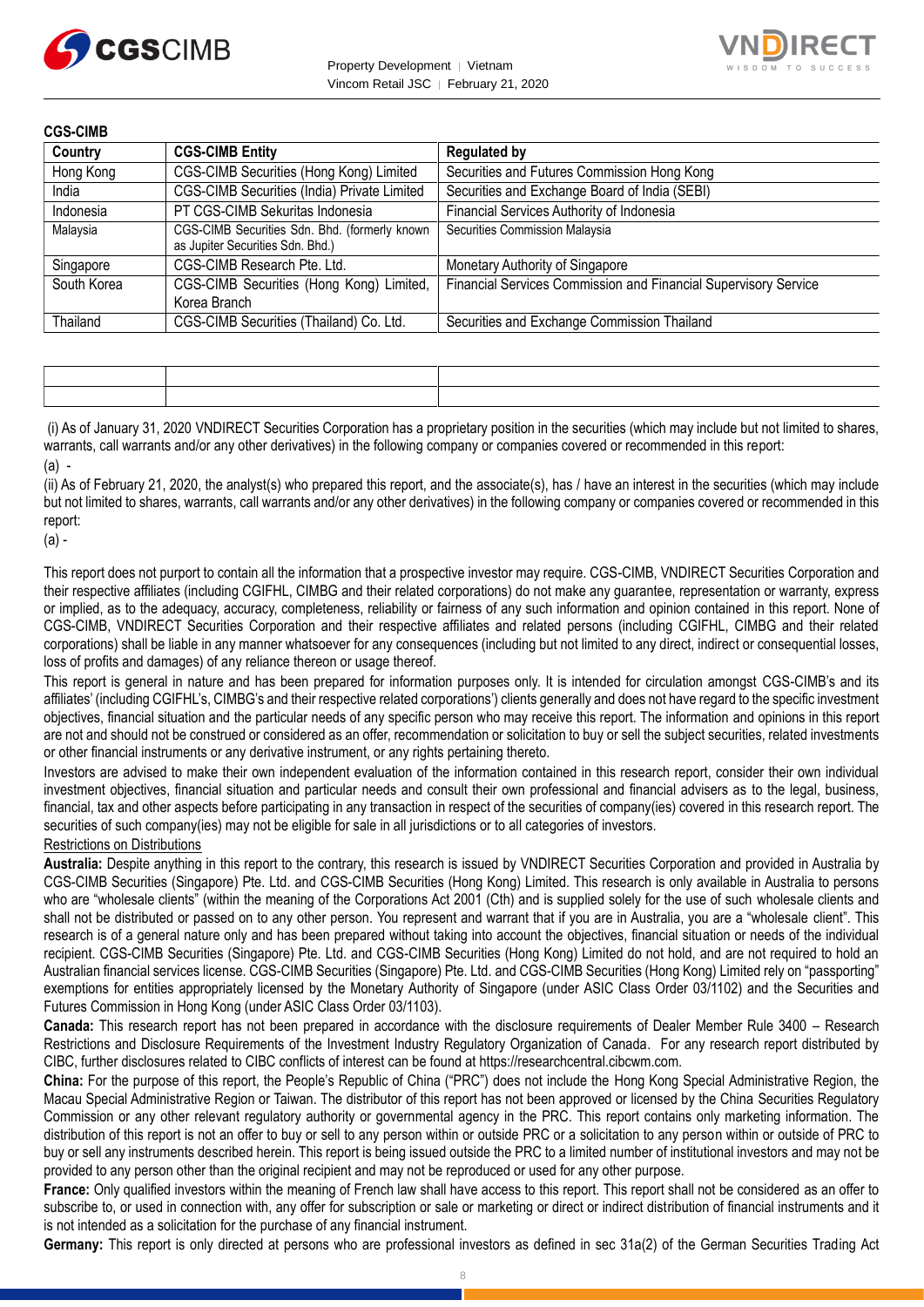



(WpHG). This publication constitutes research of a non-binding nature on the market situation and the investment instruments cited here at the time of the publication of the information.

The current prices/yields in this issue are based upon closing prices from Bloomberg as of the day preceding publication. Please note that neither the German Federal Financial Supervisory Agency (BaFin), nor any other supervisory authority exercises any control over the content of this report.

**Hong Kong:** This report is issued by VNDIRECT Securities Corporation and distributed in Hong Kong by CGS-CIMB Securities (Hong Kong) Limited ("CHK") which is licensed in Hong Kong by the Securities and Futures Commission for Type 1 (dealing in securities), Type 4 (advising on securities) and Type 6 (advising on corporate finance) activities. Any investors wishing to purchase or otherwise deal in the securities covered in this report should contact the Head of Sales at CGS-CIMB Securities (Hong Kong) Limited. The views and opinions in this research report are of VNDIRECT Securities Corporation as of the date hereof and are subject to change. If the Financial Services and Markets Act of the United Kingdom or the rules of the Financial Conduct Authority apply to a recipient, our obligations owed to such recipient therein are unaffected. CHK has no obligation to update the opinion or the information in this research report.

CHK does not make a market on other securities mentioned in the report.

#### **India:**

This report is issued by VNDIRECT Securities Corporation and distributed in India by CGS-CIMB Securities (India) Private Limited ("CGS-CIMB India"). CGS-CIMB India is a subsidiary of CGS-CIMB Securities International Pte. Ltd. which in turn is a 50:50 joint venture company of CGIFHL and CIMBG. The details of the members of the group of companies of CGS-CIMB can be found at www.cgs-cimb.com, CGIFHL at www.chinastock.com.hk/en/ACG/ContactUs/index.aspx and CIMBG at www.cimb.com/en/who-we-are.html. CGS-CIMB India is registered with the National Stock Exchange of India Limited and BSE Limited as a trading and clearing member (Merchant Banking Number: INM000012037) under the Securities and Exchange Board of India (Stock Brokers and Sub-Brokers) Regulations, 1992. In accordance with the provisions of Regulation 4(g) of the Securities and Exchange Board of India (Investment Advisers) Regulations, 2013, CGS-CIMB India is not required to seek registration with the Securities and Exchange Board of India ("SEBI") as an Investment Adviser. CGS-CIMB India is registered with SEBI (SEBI Registration Number: INZ000157134) as a Research Analyst (INH000000669) pursuant to the SEBI (Research Analysts) Regulations, 2014 ("Regulations").

This report does not take into account the particular investment objectives, financial situations, or needs of the recipients. It is not intended for and does not deal with prohibitions on investment due to law/jurisdiction issues etc. which may exist for certain persons/entities. Recipients should rely on their own investigations and take their own professional advice before investment.

The report is not a "prospectus" as defined under Indian Law, including the Companies Act, 2013, and is not, and shall not be, approved by, or filed or registered with, any Indian regulator, including any Registrar of Companies in India, SEBI, any Indian stock exchange, or the Reserve Bank of India. No offer, or invitation to offer, or solicitation of subscription with respect to any such securities listed or proposed to be listed in India is being made, or intended to be made, to the public, or to any member or section of the public in India, through or pursuant to this report.

The research analysts, strategists or economists principally responsible for the preparation of this research report are segregated from the other activities of CGS-CIMB India and they have received compensation based upon various factors, including quality, accuracy and value of research, firm profitability or revenues, client feedback and competitive factors. Research analysts', strategists' or economists' compensation is not linked to investment banking or capital markets transactions performed or proposed to be performed by CGS-CIMB India or its affiliates.

CGS-CIMB India does not have actual / beneficial ownership of 1% or more securities of the subject company in this research report, at the end of the month immediately preceding the date of publication of this research report. However, since affiliates of CGS-CIMB India are engaged in the financial services business, they might have in their normal course of business financial interests or actual / beneficial ownership of one per cent or more in various companies including the subject company in this research report.

CGS-CIMB India or its associates, may: (a) from time to time, have long or short position in, and buy or sell the securities of the subject company in this research report; or (b) be engaged in any other transaction involving such securities and earn brokerage or other compensation or act as a market maker in the financial instruments of the subject company in this research report or act as an advisor or lender/borrower to such company or may have any other potential conflict of interests with respect to any recommendation and other related information and opinions.

CGS-CIMB India, its associates and the analyst engaged in preparation of this research report have not received any compensation for investment banking, merchant banking or brokerage services from the subject company mentioned in the research report in the past 12 months.

CGS-CIMB India, its associates and the analyst engaged in preparation of this research report have not managed or co-managed public offering of securities for the subject company mentioned in the research report in the past 12 months. The analyst from CGS-CIMB India engaged in preparation of this research report or his/her relative (a) do not have any financial interests in the subject company mentioned in this research report; (b) do not own 1% or more of the equity securities of the subject company mentioned in the research report as of the last day of the month preceding the publication of the research report; (c) do not have any material conflict of interest at the time of publication of the research report.

**Indonesia:** This report is issued by VNDIRECT Securities Corporation and distributed by PT CGS-CIMB Sekuritas Indonesia ("CGS-CIMB Indonesia"). The views and opinions in this research report are not our own but of VNDIRECT Securities Corporation as of the date hereof and are subject to change. CGS-CIMB Indonesia has no obligation to update the opinion or the information in this research report. This report is for private circulation only to clients of CGS-CIMB Indonesia. Neither this report nor any copy hereof may be distributed in Indonesia or to any Indonesian citizens wherever they are domiciled or to Indonesian residents except in compliance with applicable Indonesian capital market laws and regulations.

This research report is not an offer of securities in Indonesia. The securities referred to in this research report have not been registered with the Financial Services Authority (Otoritas Jasa Keuangan) pursuant to relevant capital market laws and regulations, and may not be offered or sold within the territory of the Republic of Indonesia or to Indonesian citizens through a public offering or in circumstances which constitute an offer within the meaning of the Indonesian capital market law and regulations.

**Ireland:** CGS-CIMB is not an investment firm authorised in the Republic of Ireland and no part of this document should be construed as CGS-CIMB acting as, or otherwise claiming or representing to be, an investment firm authorised in the Republic of Ireland.

**Malaysia:** This report is issued by VNDIRECT Securities Corporation and distributed in Malaysia by CGS-CIMB Securities Sdn. Bhd. (formerly known as Jupiter Securities Sdn. Bhd.) ("CGS-CIMB Malaysia") solely for the benefit of and for the exclusive use of our clients. Recipients of this report are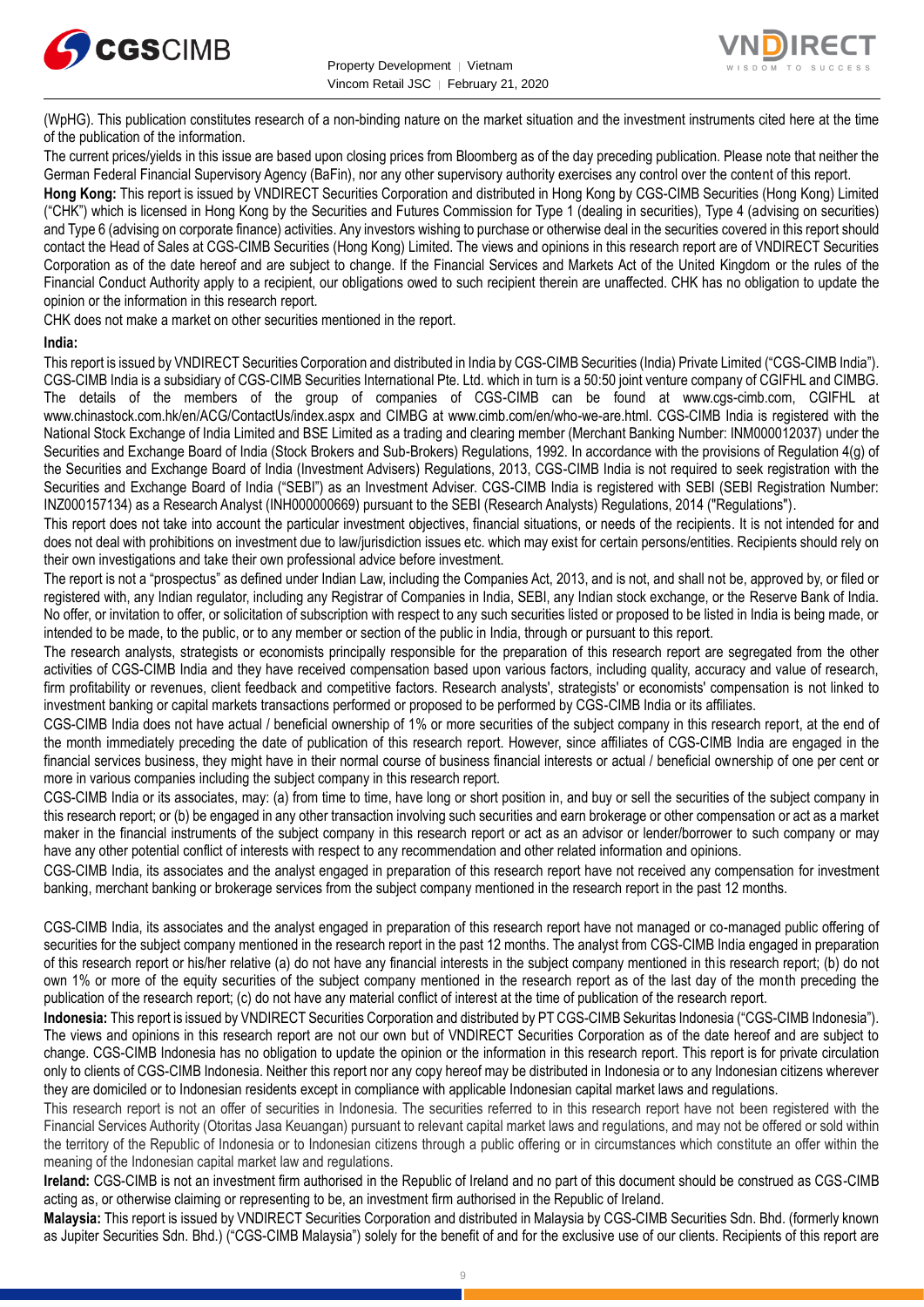



to contact CGS-CIMB Malaysia, at 29th Floor Menara CIMB No. 1 Jalan Stesen Sentral 2, Kuala Lumpur Sentral 50470 Kuala Lumpur, Malaysia, in respect of any matters arising from or in connection with this report. CGS-CIMB Malaysia has no obligation to update, revise or reaffirm the opinion or the information in this research report after the date of this report.

**New Zealand:** In New Zealand, this report is for distribution only to persons who are wholesale clients pursuant to section 5C of the Financial Advisers Act 2008.

**Singapore:** This report is issued by VNDIRECT Securities Corporation and distributed by CGS-CIMB Research Pte Ltd ("CGS-CIMBR"). CGS-CIMBR is a financial adviser licensed under the Financial Advisers Act, Cap 110 ("FAA") for advising on investment products, by issuing or promulgating research analyses or research reports, whether in electronic, print or other form. Accordingly CGS-CIMBR is a subject to the applicable rules under the FAA unless it is able to avail itself to any prescribed exemptions.

Recipients of this report are to contact CGS-CIMB Research Pte Ltd, 50 Raffles Place, #16-02 Singapore Land Tower, Singapore in respect of any matters arising from, or in connection with this report. CGS-CIMBR has no obligation to update the opinion or the information in this research report. This publication is strictly confidential and is for private circulation only. If you have not been sent this report by CGS-CIMBR directly, you may not rely, use or disclose to anyone else this report or its contents.

If the recipient of this research report is not an accredited investor, expert investor or institutional investor, CGS-CIMBR accepts legal responsibility for the contents of the report without any disclaimer limiting or otherwise curtailing such legal responsibility. If the recipient is an accredited investor, expert investor or institutional investor, the recipient is deemed to acknowledge that CGS-CIMBR is exempt from certain requirements under the FAA and its attendant regulations, and as such, is exempt from complying with the following :

(a) Section 25 of the FAA (obligation to disclose product information);

(b) Section 27 (duty not to make recommendation with respect to any investment product without having a reasonable basis where you may be reasonably expected to rely on the recommendation) of the FAA;

(c) MAS Notice on Information to Clients and Product Information Disclosure [Notice No. FAA-N03];

(d) MAS Notice on Recommendation on Investment Products [Notice No. FAA-N16];

(e) Section 36 (obligation on disclosure of interest in securities), and

(f) any other laws, regulations, notices, directive, guidelines, circulars and practice notes which are relates to the above, to the extent permitted by applicable laws, as may be amended from time to time, and any other laws, regulations, notices, directive, guidelines, circulars, and practice notes as we may notify you from time to time. In addition, the recipient who is an accredited investor, expert investor or institutional investor acknowledges that a CGS-CIMBR is exempt from Section 27 of the FAA, the recipient will also not be able to file a civil claim against CGS-CIMBR for any loss or damage arising from the recipient's reliance on any recommendation made by CGS-CIMBR which would otherwise be a right that is available to the recipient under Section 27 of the FAA, the recipient will also not be able to file a civil claim against CGS-CIMBR for any loss or damage arising from the recipient's reliance on any recommendation made by CGS-CIMBR which would otherwise be a right that is available to the recipient under Section 27 of the FAA.

CGS-CIMBR, its affiliates and related corporations, their directors, associates, connected parties and/or employees may own or have positions in securities of the company(ies) covered in this research report or any securities related thereto and may from time to time add to or dispose of, or may be materially interested in, any such securities. Further, CGS-CIMBR, its affiliates and its related corporations do and seek to do business with the company(ies) covered in this research report and may from time to time act as market maker or have assumed an underwriting commitment in securities of such company(ies), may sell them to or buy them from customers on a principal basis and may also perform or seek to perform significant investment banking, advisory, underwriting or placement services for or relating to such company(ies) as well as solicit such investment, advisory or other services from any entity mentioned in this report.

As of February 21, 2020,, CGS-CIMBR does not have a proprietary position in the recommended securities in this report.

CGS-CIMBR does not make a market on the securities mentioned in the report.

**South Korea:** This report is issued by VNDIRECT Securities Corporation and distributed in South Korea by CGS-CIMB Securities (Hong Kong) Limited, Korea Branch ("CGS-CIMB Korea") which is licensed as a cash equity broker, and regulated by the Financial Services Commission and Financial Supervisory Service of Korea. In South Korea, this report is for distribution only to professional investors under Article 9(5) of the Financial Investment Services and Capital Market Act of Korea ("FSCMA").

**Spain:** This document is a research report and it is addressed to institutional investors only. The research report is of a general nature and not personalised and does not constitute investment advice so, as the case may be, the recipient must seek proper advice before adopting any investment decision. This document does not constitute a public offering of securities.

CGS-CIMB is not registered with the Spanish Comision Nacional del Mercado de Valores to provide investment services.

**Sweden:** This report contains only marketing information and has not been approved by the Swedish Financial Supervisory Authority. The distribution of this report is not an offer to sell to any person in Sweden or a solicitation to any person in Sweden to buy any instruments described herein and may not be forwarded to the public in Sweden.

**Switzerland:** This report has not been prepared in accordance with the recognized self-regulatory minimal standards for research reports of banks issued by the Swiss Bankers' Association (Directives on the Independence of Financial Research).

**Thailand:** This report is issued by VNDIRECT Securities Corporation and distributed by CGS-CIMB Securities (Thailand) Co. Ltd. ("CGS-CIMB Thailand") based upon sources believed to be reliable (but their accuracy, completeness or correctness is not guaranteed). The statements or expressions of opinion herein were arrived at after due and careful consideration for use as information for investment. Such opinions are subject to change without notice and CGS-CIMB Thailand has no obligation to update the opinion or the information in this research report.

CGS-CIMB Thailand may act or acts as Market Maker, and issuer and offerer of Derivative Warrants and Structured Note which may have the following securities as its underlying securities. Investors should carefully read and study the details of the derivative warrants in the prospectus before making investment decisions.

AAV, ADVANC, AEONTS, AMATA, AOT, AWC, BANPU, BBL, BCH, BCP, BCPG, BDMS, BEC, BEM, BGC, BGRIM, BH, BJC, BPP, BTS, CBG, CENTEL, CHG, CK, CKP, COM7, CPALL, CPF, CPN, DELTA, DTAC, EA, EGCO, EPG, ERW, ESSO, GFPT, GLOBAL, GPSC, GULF, GUNKUL,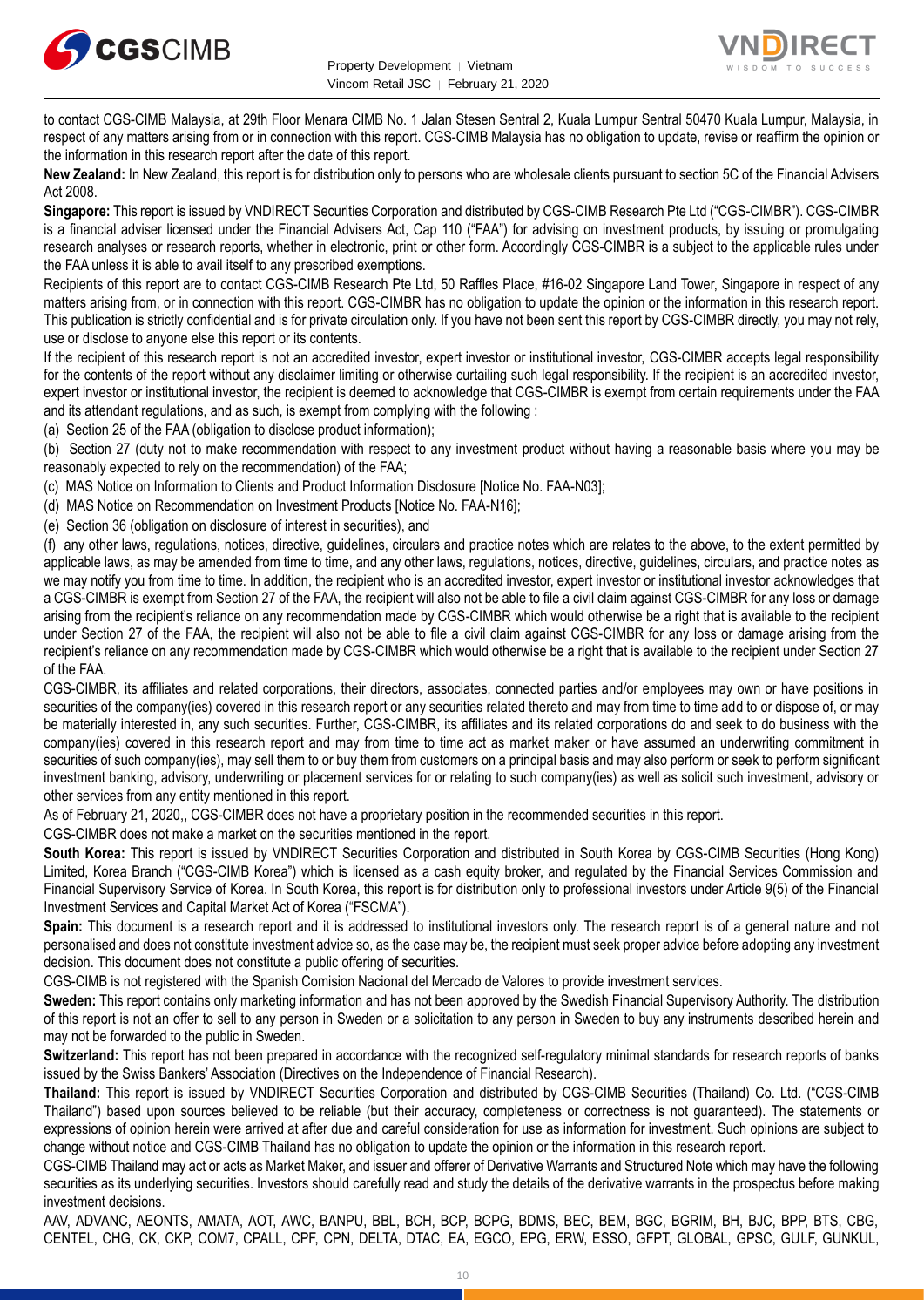



HANA, HMPRO, INTUCH, IRPC, IVL, JAS, JMT, KBANK, KCE, KKP, KTB, KTC, LH, MAJOR, MBK, MEGA, MINT, MTC, ORI, OSP, PLANB, PRM, PSH, PSL, PTG, PTT, PTTEP, PTTGC, QH, RATCH, RS, SAWAD, SCB, SCC, SGP, SPALI, SPRC, STA, STEC, STPI, SUPER, TASCO, TCAP, THAI, THANI, THG, TISCO, TKN, TMB, TOA, TOP, TPIPP, TQM, TRUE, TTW, TU, VGI, WHA, BEAUTY, JMART, LPN, SISB, WORK. **Corporate Governance Report:**

The disclosure of the survey result of the Thai Institute of Directors Association ("IOD") regarding corporate governance is made pursuant to the policy of the Office of the Securities and Exchange Commission. The survey of the IOD is based on the information of a company listed on the Stock Exchange of Thailand and the Market for Alternative Investment disclosed to the public and able to be accessed by a general public investor. The result, therefore, is from the perspective of a third party. It is not an evaluation of operation and is not based on inside information.

The survey result is as of the date appearing in the Corporate Governance Report of Thai Listed Companies. As a result, the survey result may be changed after that date. CGS-CIMB Thailand does not confirm nor certify the accuracy of such survey result.

| <b>Score</b><br><b>Range:</b> | 100<br>90 | $\circ$<br>RΓ<br>೦೮<br>-<br>υv | $\overline{\phantom{a}}$<br>70<br>. .<br>. . | $\overline{\phantom{a}}$<br><b>Dalou</b><br>$\sim$<br><b>DEIUW</b><br>1 U<br>U. | Result<br>Νc<br>∵urvev⊔ں |
|-------------------------------|-----------|--------------------------------|----------------------------------------------|---------------------------------------------------------------------------------|--------------------------|
| <b>Description:</b>           | :xcellent | G000<br>Verv                   | 000ئ                                         | N/A                                                                             |                          |

**United Arab Emirates:** The distributor of this report has not been approved or licensed by the UAE Central Bank or any other relevant licensing authorities or governmental agencies in the United Arab Emirates. This report is strictly private and confidential and has not been reviewed by, deposited or registered with UAE Central Bank or any other licensing authority or governmental agencies in the United Arab Emirates. This report is being issued outside the United Arab Emirates to a limited number of institutional investors and must not be provided to any person other than the original recipient and may not be reproduced or used for any other purpose. Further, the information contained in this report is not intended to lead to the sale of investments under any subscription agreement or the conclusion of any other contract of whatsoever nature within the territory of the United Arab Emirates.

**United Kingdom and European Economic Area (EEA):** In the United Kingdom and European Economic Area, this material is issued by VNDIRECT Securities Corporation and is being distributed by CGS-CIMB Securities (UK) Limited ("CGS-CIMB UK"). CGS-CIMB UK is authorized and regulated by the Financial Conduct Authority and its registered office is at 27 Knightsbridge, London, SW1X7YB. The material distributed by CGS-CIMB UK has been prepared in accordance with CGS-CIMB's policies for managing conflicts of interest arising as a result of publication and distribution of this material. This material is for distribution only to, and is solely directed at, selected persons on the basis that those persons: (a) are eligible counterparties and professional clients of CGS-CIMB UK; (b) have professional experience in matters relating to investments falling within Article 19(5) of the Financial Services and Markets Act 2000 (Financial Promotion) Order 2005 (as amended, the "Order"), (c) fall within Article 49(2)(a) to (d) ("high net worth companies, unincorporated associations etc") of the Order; (d) are outside the United Kingdom subject to relevant regulation in each jurisdiction, material(all such persons together being referred to as "relevant persons"). This material is directed only at relevant persons and must not be acted on or relied on by persons who are not relevant persons. Any investment or investment activity to which this material relates is available only to relevant persons and will be engaged in only with relevant persons.

Where this material is labelled as non-independent, it does not provide an impartial or objective assessment of the subject matter and does not constitute independent "research" (cannot remove research from here under the applicable rules of the Financial Conduct Authority in the UK. Consequently, any such non-independent material will not have been prepared in accordance with legal requirements designed to promote the independence of research (cannot remove research from here) and will not subject to any prohibition on dealing ahead of the dissemination of research. Any such non-independent material must be considered as a marketing communication.

**United States:** This research report is issued by VNDIRECT Securities Corporation and distributed in the United States of America by CGS-CIMB Securities (USA) Inc, a U.S. registered broker-dealer and a related company of CGS-CIMB Securities Sdn. Bhd. (formerly known as Jupiter Securities Sdn. Bhd.), CGS-CIMB Research Pte Ltd, PT CGS-CIMB Sekuritas Indonesia, CGS-CIMB Securities (Thailand) Co. Ltd, CGS-CIMB Securities (Hong Kong) Limited and CGS-CIMB Securities (India) Private Limited, and is distributed solely to persons who qualify as "U.S. Institutional Investors" as defined in Rule 15a-6 under the Securities and Exchange Act of 1934. This communication is only for Institutional Investors whose ordinary business activities involve investing in shares, bonds, and associated securities and/or derivative securities and who have professional experience in such investments. Any person who is not a U.S. Institutional Investor or Major Institutional Investor must not rely on this communication. The delivery of this research report to any person in the United States of America is not a recommendation to effect any transactions in the securities discussed herein, or an endorsement of any opinion expressed herein. CGS-CIMB Securities (USA) Inc, is a FINRA/SIPC member and takes responsibility for the content of this report. For further information or to place an order in any of the above-mentioned securities please contact a registered representative of CGS-CIMB Securities (USA) Inc.

CGS-CIMB Securities (USA) Inc. does not make a market on other securities mentioned in the report.

CGS-CIMB Securities (USA) Inc. has not managed or co-managed a public offering of any of the securities mentioned in the past 12 months.

CGS-CIMB Securities (USA) Inc. has not received compensation for investment banking services from any of the company mentioned in the past 12 months.

CGS-CIMB Securities (USA) Inc. neither expects to receive nor intends to seek compensation for investment banking services from any of the company mentioned within the next 3 months.

**Other jurisdictions:** In any other jurisdictions, except if otherwise restricted by laws or regulations, this report is only for distribution to professional, institutional or sophisticated investors as defined in the laws and regulations of such jurisdictions. entioned within the next 3 months.<br> **ther jurisdictions:** In any other jurisdictions, except if otherwise restricted by laws<br>
stitutional or sophisticated investors as defined in the laws and regulations of such j<br>
Distrib

| <b>Other jurisdictions:</b> In any other jurisdictions, except if otherwise restricted by laws or regulations, this report is only for distribution to p<br>institutional or sophisticated investors as defined in the laws and regulations of such jurisdictions. |                         |                                |  |  |
|--------------------------------------------------------------------------------------------------------------------------------------------------------------------------------------------------------------------------------------------------------------------|-------------------------|--------------------------------|--|--|
| Distribution of stock ratings and investment banking clients for quarter ended on 31 December 2019                                                                                                                                                                 |                         |                                |  |  |
| 798 companies under coverage for quarter ended on 31 December 2019                                                                                                                                                                                                 |                         |                                |  |  |
|                                                                                                                                                                                                                                                                    | Rating Distribution (%) | Investment Banking clients (%) |  |  |
| hhA                                                                                                                                                                                                                                                                | 61.4%                   | በ በ%                           |  |  |
| Hold                                                                                                                                                                                                                                                               | 25.2%                   | $0.0\%$                        |  |  |
| Reduce                                                                                                                                                                                                                                                             | 13.4%                   | $0.0\%$                        |  |  |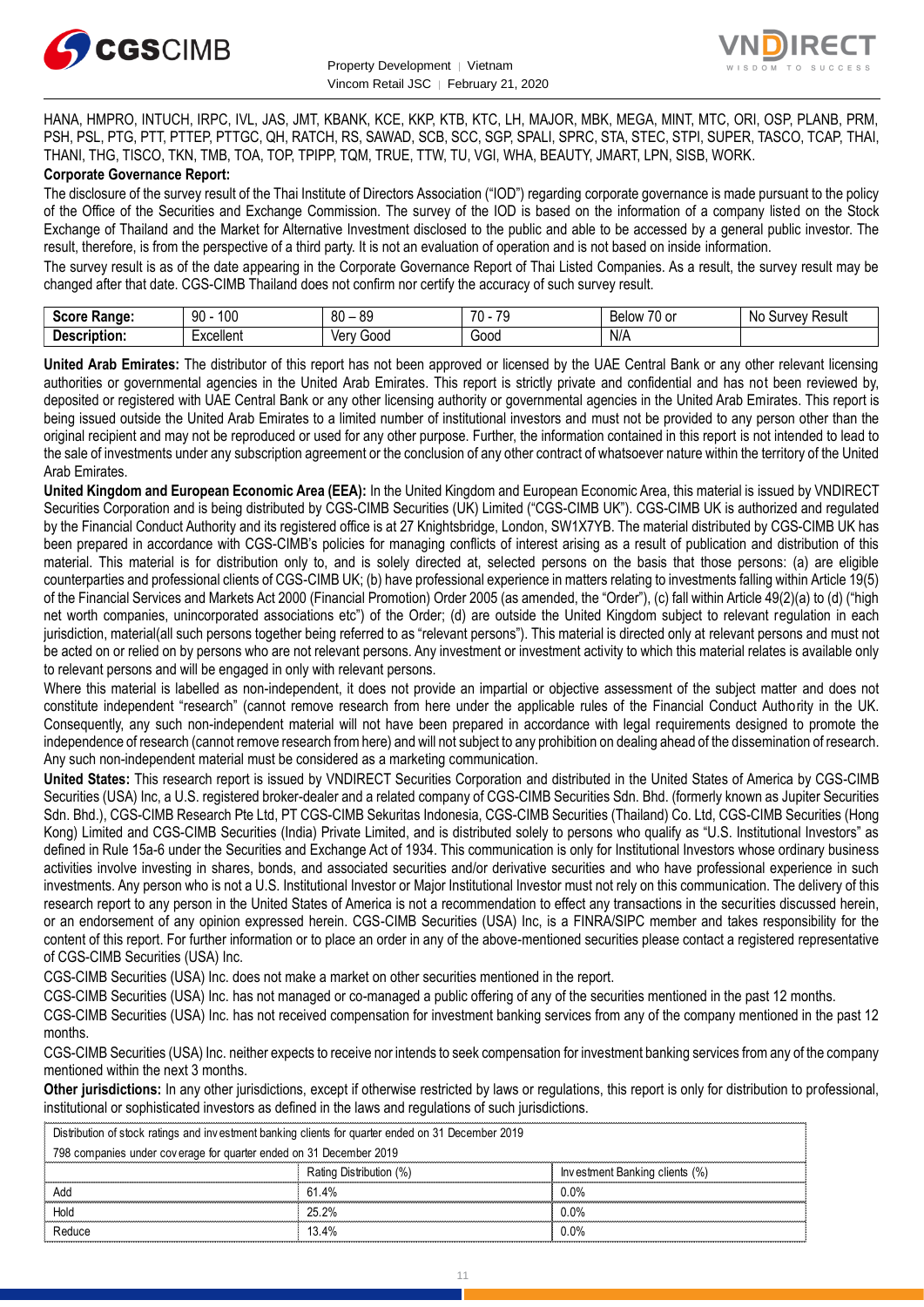



#### **Spitzer Chart for stock being researched ( 2 year data )**

## **Vincom Retail JSC (VRE VN)**



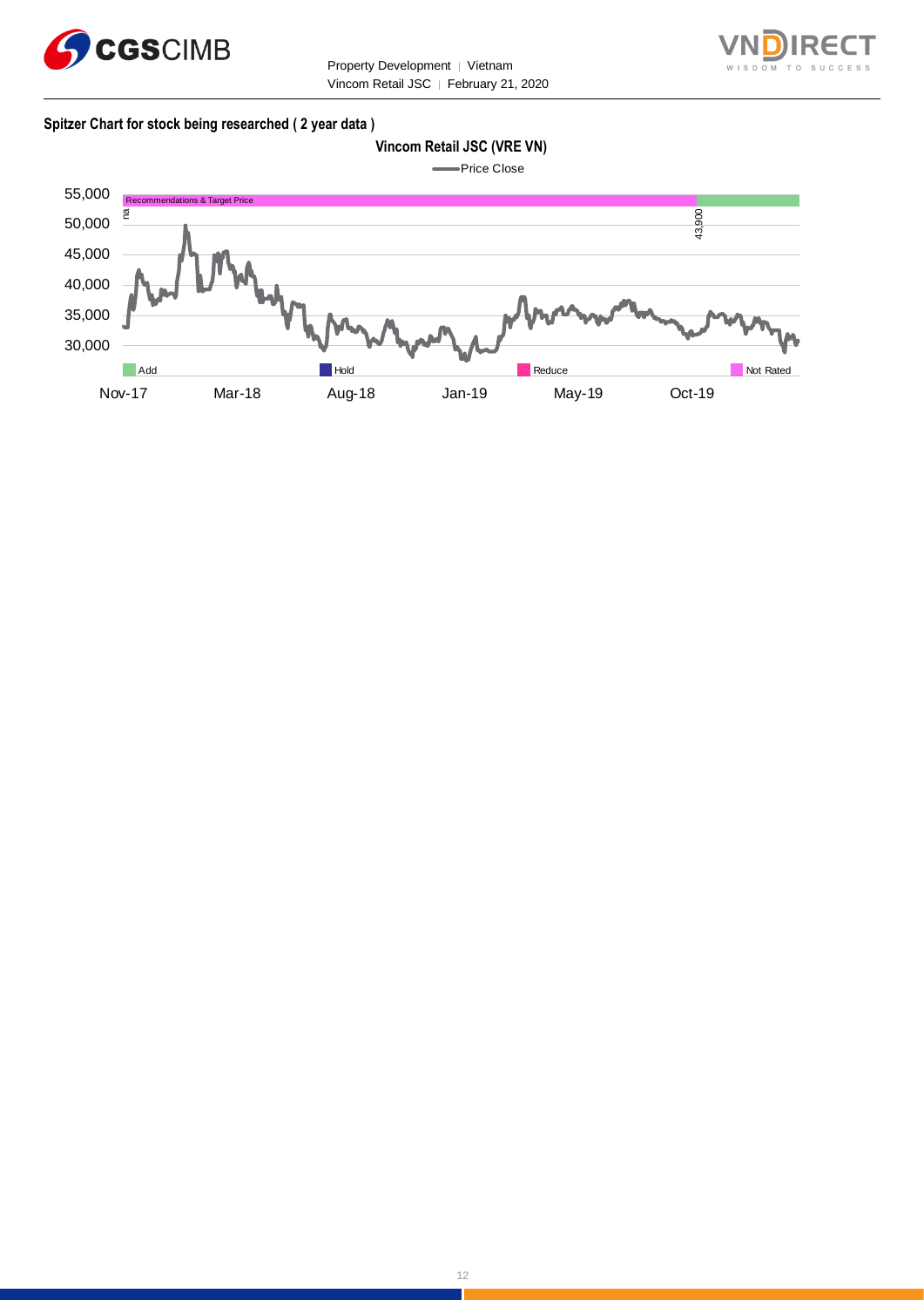



#### **Corporate Governance Report of Thai Listed Companies (CGR). CG Rating by the Thai Institute of Directors Association (Thai IOD) in 2019, Anti-Corruption 2019**

**ADVANC** – Excellent, Certified, **AEONTS** – Good, n/a, **AH** – Very Good, n/a, **AMATA** – Excellent, Declared, **ANAN** – Excellent, Declared, **AOT** – Excellent, n/a, **AP** – Excellent, Certified, **ASP** – Very Good, Certified, **BAM** – not available, n/a, **BANPU** – Excellent, Certified, **BAY** – Excellent, Certified, **BBL** – Very Good, Certified, **BCH** – Good, Certified, **BCP** - Excellent, Certified, **BCPG** – Excellent, Certified, **BDMS** – Very Good, n/a, **BEAUTY** – Good, n/a, **BEC** – Very Good, n/a, **BGRIM** – Very Good, Declared, **BH** - Good, n/a, **BJC** – Very Good, n/a, **BJCHI** – Very Good, Certified, **BLA** – Very Good, Certified, **BPP** – Very Good, Declared, **BR** - Good, n/a, **BTS** - Excellent, Certified, **CBG** – Very Good, n/a, **CCET** – Good, n/a, **CENTEL** – Very Good, Certified, **CHAYO** - Good, n/a, **CHG** – Very Good, Declared, **CK** – Excellent, n/a, **COL** – Excellent, Declared, **CPALL** – Excellent, Certified, **CPF** – Excellent, Certified, **CPN** - Excellent, Certified, **CPNREIT** – not available, n/a, **CRC** – not available, n/a, **DELTA** - Excellent, Declared, **DEMCO** – Excellent, Certified, **DDD** – Very Good, n/a, **DIF** – not available, n/a, **DREIT** – not available, n/a, **DTAC** – Excellent, Certified, **EA** – Excellent, n/a, **ECL** – Very Good, Certified, **EGCO** - Excellent, Certified, **EPG** – Very Good, n/a, **ERW** – Very Good, n/a, **GFPT** - Excellent, Certified, **GGC** – Excellent, Certified, **GLOBAL** – Very Good, n/a, **GLOW** – Very Good, Certified, **GPSC** – Excellent, Certified, **GULF** – Very Good, n/a, **GUNKUL** – Excellent, Certified, **HANA** - Excellent, Certified, **HMPRO** - Excellent, Certified, **HUMAN** – Good, n/a, **ICHI** – Excellent, Declared, **III** – Excellent, n/a, **INTUCH** - Excellent, Certified, **IRPC** – Excellent, Certified, **ITD** – Very Good, n/a, **IVL** - Excellent, Certified, **JASIF** – not available, n/a, **BJC** – Very Good, n/a, **JMT** – Very Good, n/a, **KBANK** - Excellent, Certified, **KCE** - Excellent, Certified, **KKP** – Excellent, Certified, **KSL** – Excellent, Certified, **KTB** - Excellent, Certified, **KTC** – Excellent, Certified, **LH** - Excellent, n/a, **LPN** – Excellent, Certified, **M** – Very Good, Certified, **MACO** – Very Good, n/a, **MAJOR** – Very Good, n/a, **MAKRO** – Excellent, Certified, **MALEE** – Excellent, Certified, **MC** – Excellent, Certified, **MCOT** – Excellent, Certified, **MEGA** – Very Good, n/a, **MINT** - Excellent, Certified, **MK** – Very Good, n/a, **MTC** – Excellent, n/a, **NETBAY** – Very Good, n/a, **OSP** – Very Good, n/a, **PLANB** – Excellent, Certified, **PLAT** – Very Good, Certified, **PR9** – Excellent, n/a, **PSH** – Excellent, Certified, **PSTC** – Very Good, Certified, **PTT** - Excellent, Certified, **PTTEP** - Excellent, Certified, **PTTGC** - Excellent, Certified, **QH** – Excellent, Certified, **RATCH** – Excellent, Certified, **ROBINS** – Excellent, Certified, **RS** – Excellent, n/a, **RSP** – not available, n/a, **S** – Excellent, n/a, **SAPPE** – Very Good, Declared, **SAT** – Excellent, Certified, **SAWAD** – Very Good, n/a, **SC** – Excellent, Certified, **SCB** - Excellent, Certified, **SCC** – Excellent, Certified, **SCN** – Excellent, Certified, **SF** – Good, n/a, **SHR** – not available, n/a, **SIRI** – Very Good, Certified, **SPA** - Good, n/a, **SPALI** - Excellent, n/a, **SPRC** – Excellent, Certified, **STA** – Very Good, Certified, **STEC** – Excellent, n/a, **SVI** – Excellent, Certified, **SYNEX** – Excellent, Certified, **TASCO** – Excellent, Certified, **TCAP** – Excellent, Certified, **THANI** – Excellent, Certified, **TIPCO** – Very Good, Certified, **TISCO** - Excellent, Certified, **TKN** – Very Good, n/a, **TMB** - Excellent, Certified, **TNR** – Very Good, Certified, **TOP** - Excellent, Certified, **TPCH** – Good, n/a, **TPIPP** – Good, n/a, **TRUE** – Excellent, Certified, **TU** – Excellent, Certified, **TVO** – Excellent, Declared, **UNIQ** – not available, n/a, **VGI** – Excellent, Certified, **WHA** – Excellent, Certified, **WHART** – not available, n/a, **WICE** – Excellent, Certified, **WORK** – Good, n/a.

1 CG Score 2019 from Thai Institute of Directors Association (IOD)

2 AGM Level 2018 from Thai Investors Association

3 Companies participating in Thailand's Private Sector Collective Action Coalition Against Corruption programme (Thai CAC) under Thai Institute of Directors (as of November 30, 2018) are categorised into:

companies that have declared their intention to join CAC, and companies certified by CAC.

- 4 [The Stock Exchange of Thailand : the record of listed companies with corporate sustainable development "Thai sustainability Investment 2018" included:](http://www.set.or.th/sustainable_dev/en/sr/sri/tsi_p1.html)
- SET and mai listed companies passed the assessment conducted by the Stock Exchange of Thailand: THSI (SET) and THSI (mai)

SET listed companies passed the assessment conducted by the Dow Jones Sustainability Indices (DJSI) .

| <b>RECOMMENDATION FRAMEWORK</b>                                                                                                                                                                                                                                   |                                                                                                                                 |  |  |
|-------------------------------------------------------------------------------------------------------------------------------------------------------------------------------------------------------------------------------------------------------------------|---------------------------------------------------------------------------------------------------------------------------------|--|--|
| <b>Stock Ratings</b>                                                                                                                                                                                                                                              | Definition:                                                                                                                     |  |  |
| Add                                                                                                                                                                                                                                                               | The stock's total return is expected to reach 15% or higher over the next 12 months.                                            |  |  |
| Hold                                                                                                                                                                                                                                                              | The stock's total return is expected to be between negative 10% and positive 15% over the next 12 months.                       |  |  |
| Reduce                                                                                                                                                                                                                                                            | The stock's total return is expected to fall below negative 10% over the next 12 months.                                        |  |  |
| The total expected return of a stock is defined as the sum of the:(i) percentage difference between the target price and the current price and (ii)<br>the forward net dividend yields of the stock. Stock price targets have an investment horizon of 12 months. |                                                                                                                                 |  |  |
| <b>Sector Ratings</b>                                                                                                                                                                                                                                             | Definition:                                                                                                                     |  |  |
| Overweight                                                                                                                                                                                                                                                        | An Overweight rating means stocks in the sector have, on a market cap-weighted basis, a positive absolute<br>recommendation.    |  |  |
| Neutral                                                                                                                                                                                                                                                           | A Neutral rating means stocks in the sector have, on a market cap-weighted basis, a neutral absolute recommendation.            |  |  |
| Underweight                                                                                                                                                                                                                                                       | An Underweight rating means stocks in the sector have, on a market cap-weighted basis, a negative absolute<br>recommendation.   |  |  |
| <b>Country Ratings</b>                                                                                                                                                                                                                                            | Definition:                                                                                                                     |  |  |
| Overweight                                                                                                                                                                                                                                                        | An Overweight rating means investors should be positioned with an above-market weight in this country relative to<br>benchmark. |  |  |
| Neutral                                                                                                                                                                                                                                                           | A Neutral rating means investors should be positioned with a neutral weight in this country relative to benchmark.              |  |  |
| Underweight                                                                                                                                                                                                                                                       | An Underweight rating means investors should be positioned with a below-market weight in this country relative to<br>benchmark. |  |  |

## **Hien Tran Khanh – Deputy Head of Research**

Email: [hien.trankhanh@vndirect.com.vn](mailto:hien.trankhanh@vndirect.com.vn)

**Natalie NGUYEN – Equity Analyst** Email: [minh.nguyennhu@vndirect.com.vn](mailto:minh.nguyennhu@vndirect.com.vn)